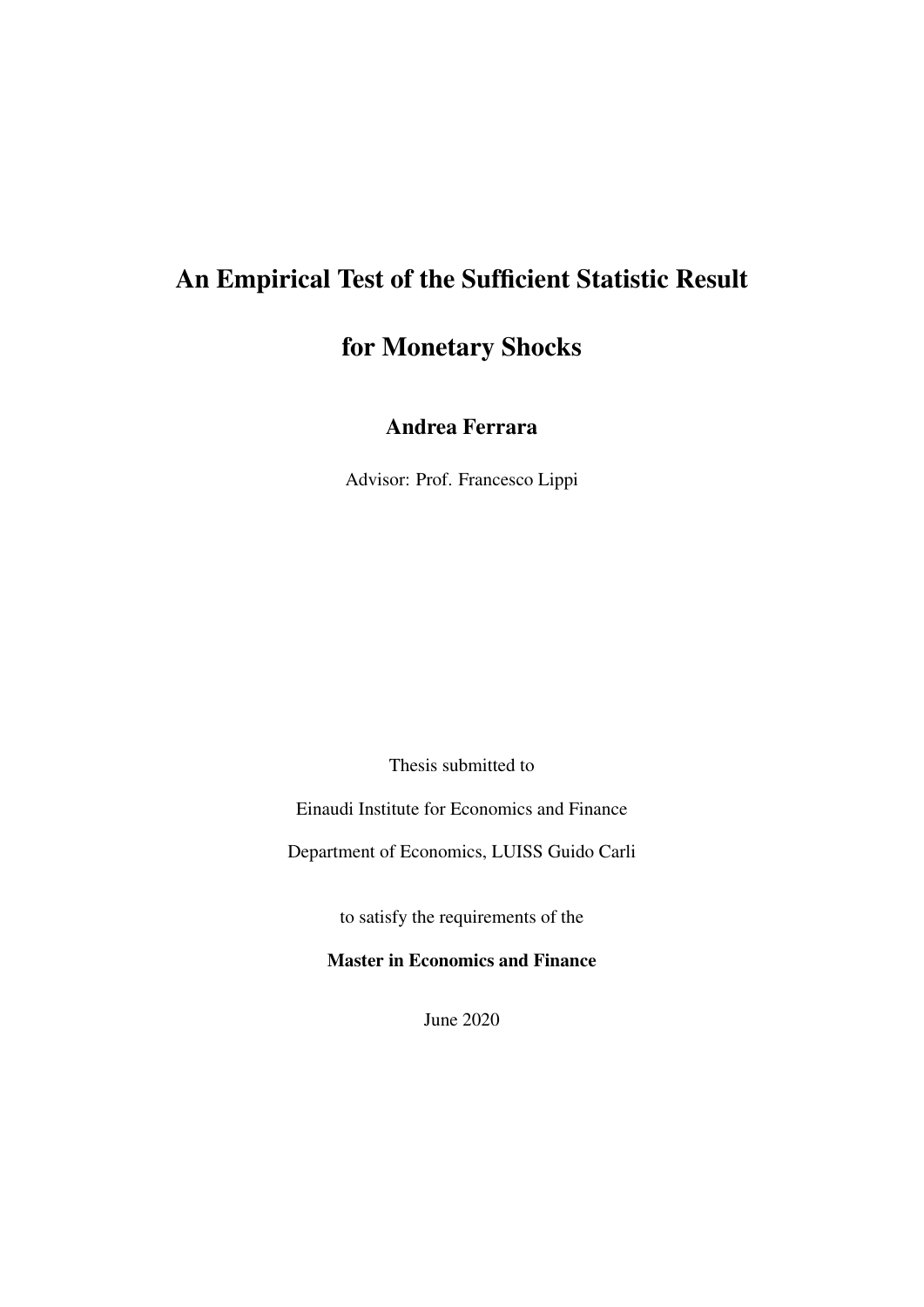# Acknowledgments

I thank my advisor Francesco Lippi for his guidance, availability and patience; I have been fortunate to have a continuous and close discussion with him throughout my master thesis' studies and I am grateful for his teachings. I also thank Erwan Gautier and Hervé Le Bihan at the *Banque de France* for providing me the data and for their comments. I also benefited from the comments of Felipe Berrutti, Marco Lippi, Claudio Michelacci, Tommaso Proietti and workshop participants at EIEF.

I am grateful to the entire faculty of EIEF and LUISS for the teachings provided during my master. I am thankful to my classmates for the time spent together studying and in particular for their friendship. My friends in Florence have been a reference point in hard moments. Finally, I thank my family for their presence in any circumstance during these years.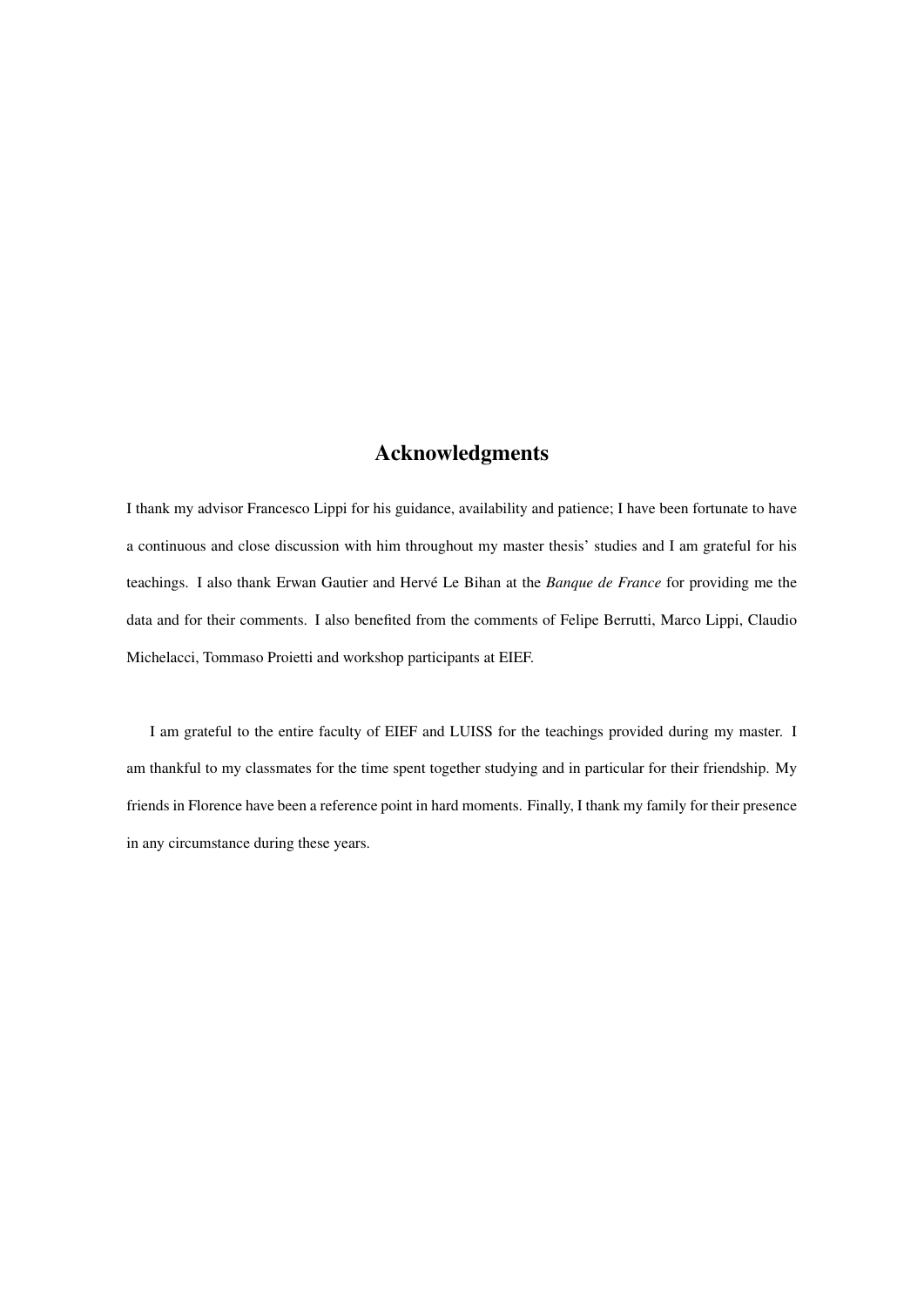# Abstract

We empirically test the sufficient statistic result of Alvarez, Lippi and Oskolkov (2020). This theoretical result predicts that the cumulative effect of a monetary shock is summarized by the ratio of two steady state moments: frequency and kurtosis of price changes. Our strategy consists of three steps. In the first step, we employ a Factor Augmented VAR to estimate the response of different sectors to a monetary shock. In the second step, using microdata, we compute the sectorial frequency and the kurtosis of price changes. In the third step, we relate the measures constructed in the previous two steps and directly test the sufficient statistic result. Our findings show that the sufficient statistic result cannot be rejected, i.e. we find statistical statistical support to the fact that frequency and kurtosis are relevant predictors of the propagation of monetary shocks. Moreover, we find that other moments of the price change distribution, like the mean and skewness, are not statistically significant in explaining the propagation of monetary shocks.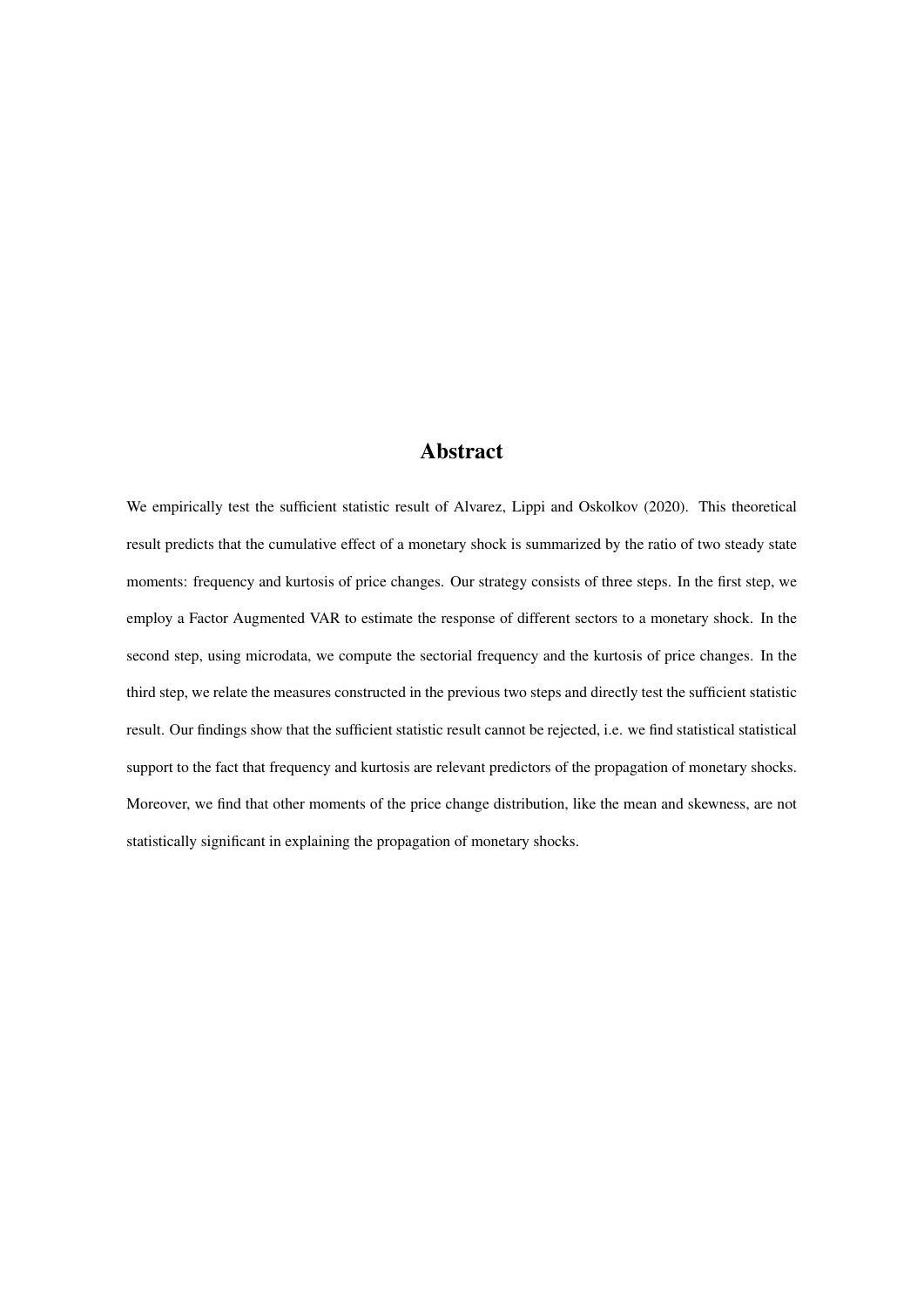### 1 Introduction

A central question in macroeconomics is how monetary policy affects the real economy. The literature agrees that monetary policy has a real effect in the short run but not in the long run. A well-known possible explanation for the real effects of the monetary policy is that prices are sticky; stickiness means that firms must pay a cost to adjust prices, which explains why prices do not change immediately after a monetary shock. For example, menu cost models or costly information models formally rationalize price stickiness.

For a large class of sticky-price models, [Alvarez](#page-28-0) *et al.* [\(2020\)](#page-28-0) analytically show that the cumulative impulse response to a once-and-for-all monetary shock is completely pinned down by two steady state statistics: the frequency and the kurtosis of price adjustments (henceforth, sufficient statistic result). Frequency represents the average time elapsed between price changes, higher frequency implies more price changes in average and, thus, less real monetary effects. Kurtosis, instead represents the so called selection effect of [Golosov & Lucas Jr](#page-29-0) [\(2007\)](#page-29-0): it is important to take in account which firms adjust their prices. When a firm adjusts its price for the first time right after the shock, it completely internalizes the shock effects and, thus, the shock effects vanishes for that firm. This result is important for two main reasons: (I) underlines the importance of the kurtosis of price changes in explaining the propagation of monetary shocks and (II) provide a general and clear method to compare the effect of a monetary shocks in different and various sticky-price models.

The sufficient statistic result applies to a large class of sticky-price models such as the [Calvo](#page-28-1) [\(1983\)](#page-28-1) model, the [Golosov & Lucas Jr](#page-29-0) [\(2007\)](#page-29-0) model, the calvo-plus model developed by [Nakamura & Steinsson](#page-29-1) [\(2010\)](#page-29-1), the random menu cost problem of [Dotsey & Wolman](#page-29-2) [\(2020\)](#page-29-2) and the costly information model by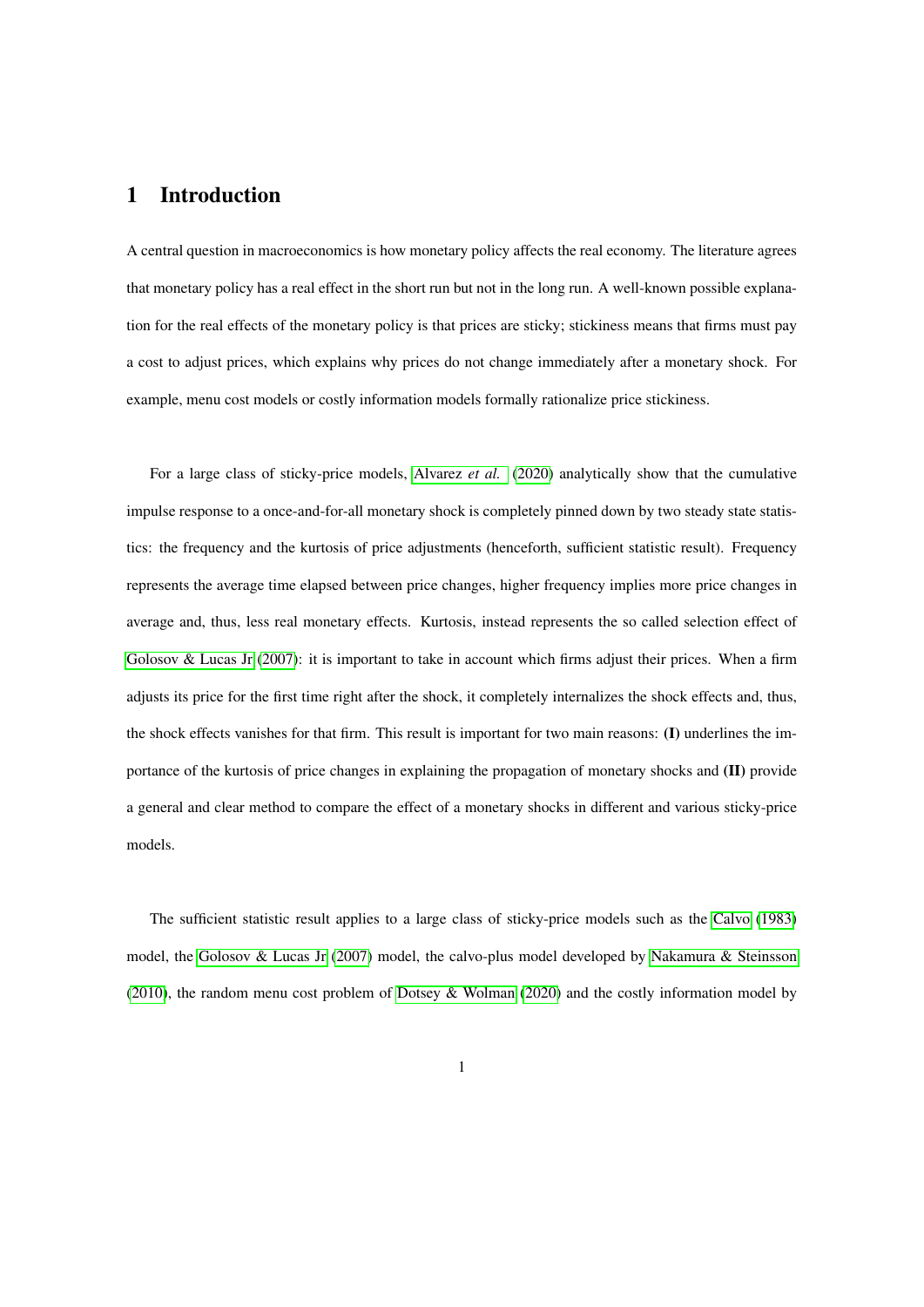[Reis](#page-29-3) [\(2006\)](#page-29-3). More generally, the sufficient statistic result holds for any model where firms' price behavior can be described by a generalized hazard function, which relates the firm's probability to adjust its price to its state, like the markup deviation from the desired level. Indeed, for example, in the canonical Calvo model, the pricing behavior of firms can be described by a constant hazard function with unbounded state or, in the [Golosov & Lucas Jr](#page-29-0) [\(2007\)](#page-29-0) model, by a bounded state with a zero hazard in the interior and with an "infinite" hazard" at the thresholds. However, the notion of the generalized hazard function describes the firms' behavior for a broader class of models respect to the ones listed above. Hence, the [Alvarez](#page-28-0) *et al.* [\(2020\)](#page-28-0)'s sufficient statistic result holds rather generally in a broad set of models, well-studied and known in the literature of sticky-price models. The sufficient statistic result holds under some other assumptions, for example small inflation, no strategic complementarities and no temporary price changes. The aim of this article is to explore the empirical validity of this result. Our contribution is relevant because, to the best of my knowledge, this is the first empirical test of the above-mentioned results.

Our empirical strategy to test the sufficient statistic result consists of three different steps. In the first step, we exploit a Factor Augmented Vector Autoregression (FAVAR), first developed by [Bernanke](#page-28-2) *et al.* [\(2005\)](#page-28-2) and by [Boivin](#page-28-3) *et al.* [\(2009\)](#page-28-3), to estimate the effects of a monetary shock and to construct summary measures of the shock effects. In the second step, using microdata, we compute cross sectional moments, e.g. kurtosis and frequency of the price adjustments. In the third step we relate the summary measures of the shock effects, estimated in the first step, to the cross sectional moments, estimated in the second step. This last step directly tests the sufficient statistic results.

We find evidence for the sufficient statistic result: kurtosis and frequency both have a central role in explaining the propagation of monetary shocks. We find that an increase in the ratio of the kurtosis and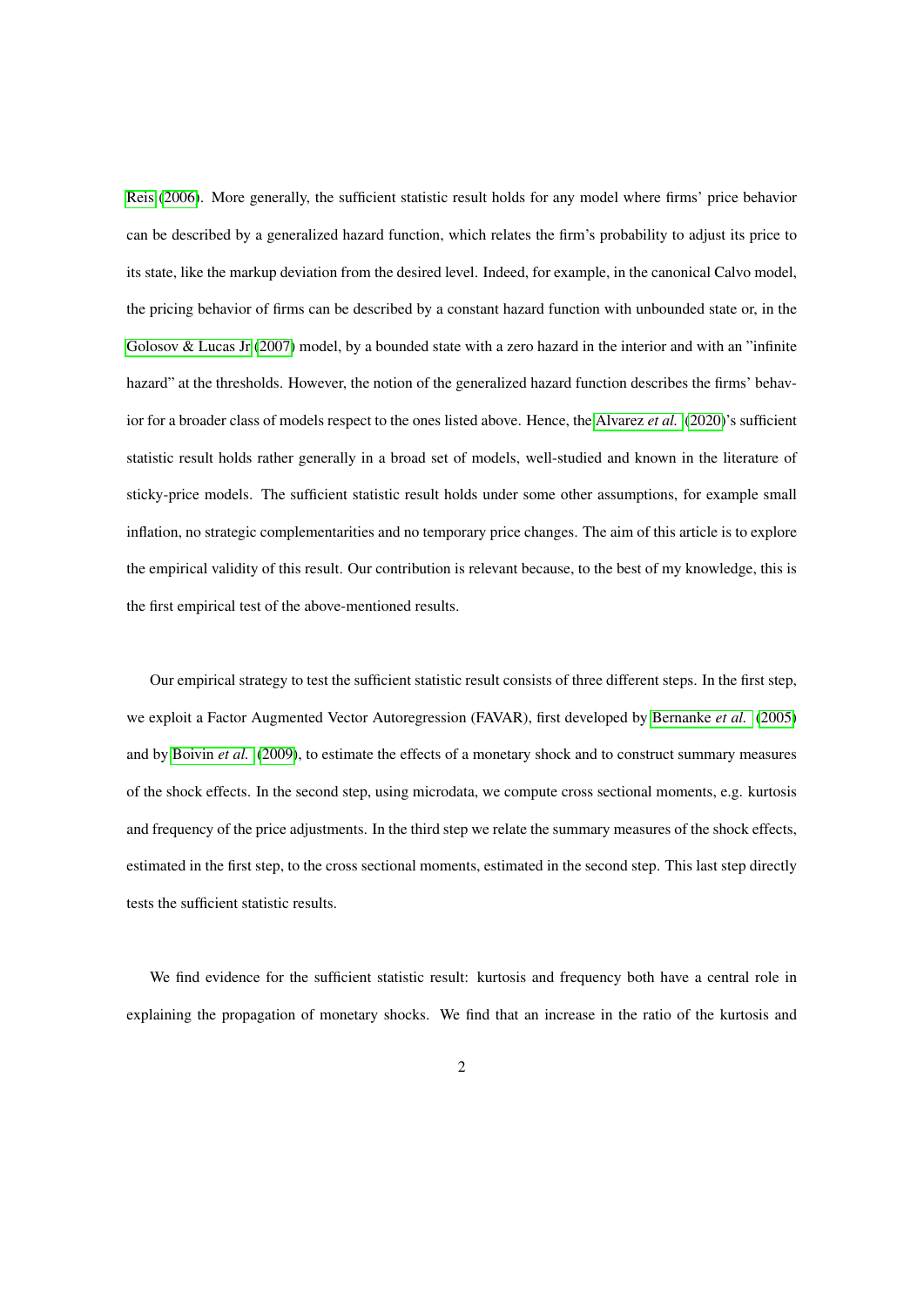the frequency reduces the response of prices, implying that prices are stickier, as predicted by the sufficient statistic result. Moreover, disentangling the effect of frequency and kurtosis, we find that an increase in the frequency or a reduction in the kurtosis implies that prices become more responsive to a monetary shock. Hence, the stickiness of prices decreases in the frequency and increases in the kurtosis, as the sufficient statistic result states. Moreover, in line with the sufficient statistic result, we find that a variation in the kurtosis or in the frequency of price changes has the same effect, in magnitude, in describing the propagation of monetary shocks.

Our empirical strategy is strictly related to two different strands of literature. On one hand, our work is strictly connected with the VAR literature, originally developed by [Sims](#page-29-4) [\(1980\)](#page-29-4) and [Christiano](#page-28-4) *et al.* [\(1999\)](#page-28-4) to estimate the effects of a monetary shocks. The FAVAR, estimated in our first step, belongs to this strand of literature: indeed, it is built on the VAR theoretical setup. However, the FAVAR model assumes that some of the variables that drives the underlying economy are not observable, the so called factors. Once the factors are estimated, the FAVAR can be treated as a VAR including observable variables and estimated factors. Moreover, the FAVAR can incorporate any number of time series in his specification, overcoming the problem of sparse information set, and it is able to estimate the impulse response function (IRF) to a monetary shock of any of the time series included in the model. On the other hand, our work is related to the cross sectional analysis literature, that aims to use microdata to infer macro patterns. For example, [Klenow](#page-29-5) [& Malin](#page-29-5) [\(2010\)](#page-29-5) summarize ten stylized facts for price setting to be incorporate in models with stickiness or [Cavallo](#page-28-5) [\(2018\)](#page-28-5) compares scraped data and scanner data to discuss important feature of price stickiness.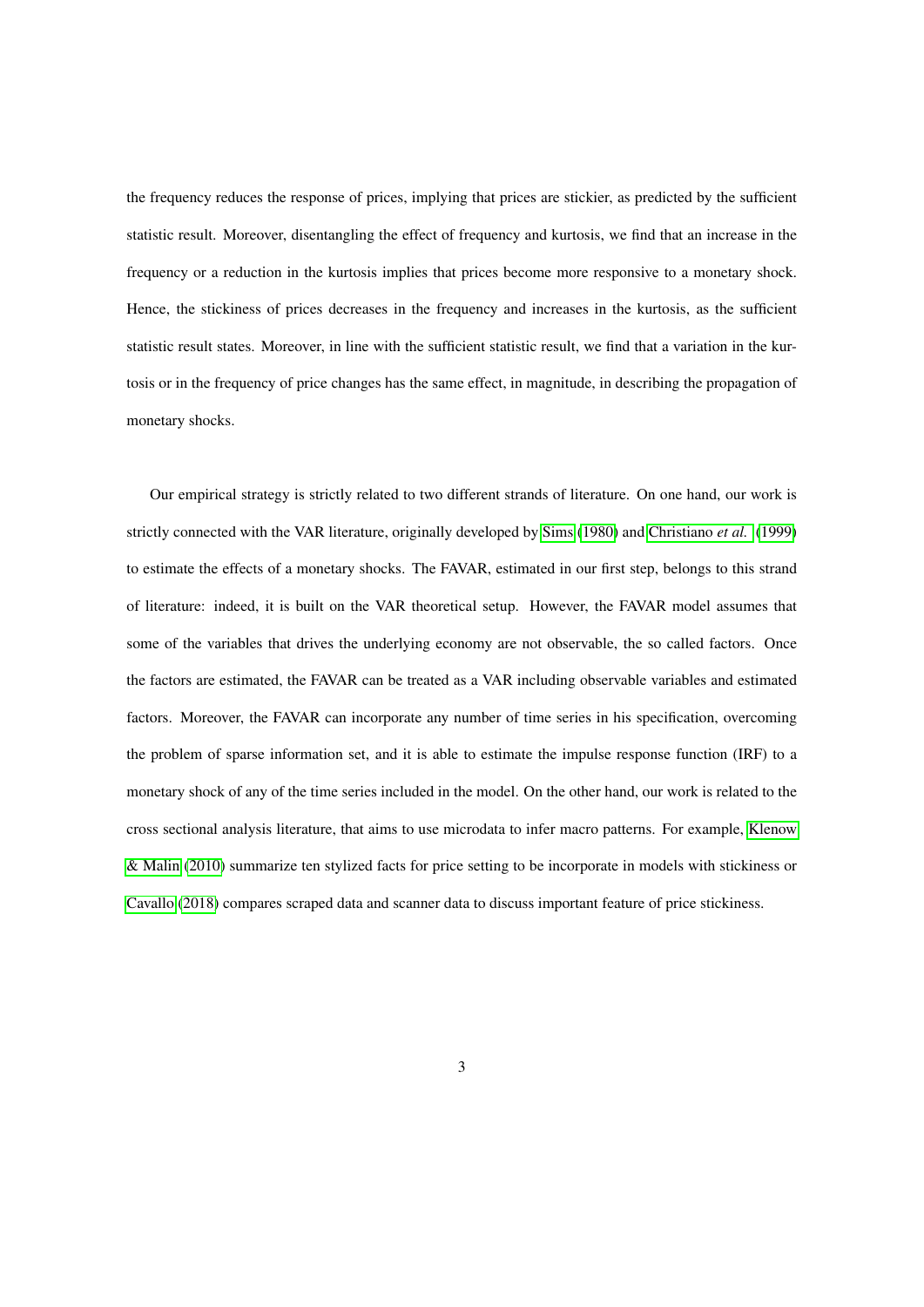### 2 Sufficient Statistic for Monetary Shocks

This section discusses the sufficient statistic result of [Alvarez](#page-28-0) *et al.* [\(2020\)](#page-28-0), which characterizes the real output effect of a monetary shock with a summary statistic. Indeed, the cumulative output generated by a small and once-and-for-all monetary shock is represented by the output's cumulative impulse response function, the area under the impulse response function. [Alvarez](#page-28-0) *et al.* [\(2020\)](#page-28-0) analytically show that, for the large class of sticky-price models in which the firm behavior can represented by a generalized hazard function, the output cumulative impulse response,  $\mathcal{M}(\delta)$ , to a small and once-and-for-all monetary shock,  $\delta$ , up to a second order approximation, is given by the ratio of the kurtosis of the steady state distribution of price changes, kurto, over the frequency of price adjustment, freq, times sis, i.e.:

<span id="page-6-0"></span>
$$
\mathcal{M}(\delta) = \frac{1}{6} \frac{kurto}{freq} \delta + o\left(\delta^2\right) \tag{1}
$$

Henceforth, we will refer to this as sufficient statistic result or kurtosis result, since this result underlines the importance of the kurtosis in explaining monetary shock effects. The relevance of the frequency of price adjustments has been stressed by the literature since it represents the average time elapsed between price changes. Thus, higher frequency implies more price changes in average and, thus, less effect of monetary shocks. Kurtosis, instead represents the so called selection effect of [Golosov & Lucas Jr](#page-29-0) [\(2007\)](#page-29-0): it is important to take in account which firms adjust their prices because, for a given firm, the effect of a monetary shock completely vanishes after its first adjustment.

Consider the following setup to understand the mechanism behind the sufficient statistic result. Firms want to minimize the price gap, defined as the deviation of the actual price from to the optimal price, the one that maximize the firms' profits. It is optimal to set the price gap to zero at every point in time. However, the price gap evolves accordingly to a Brownian motion without drift and firms face a cost to change their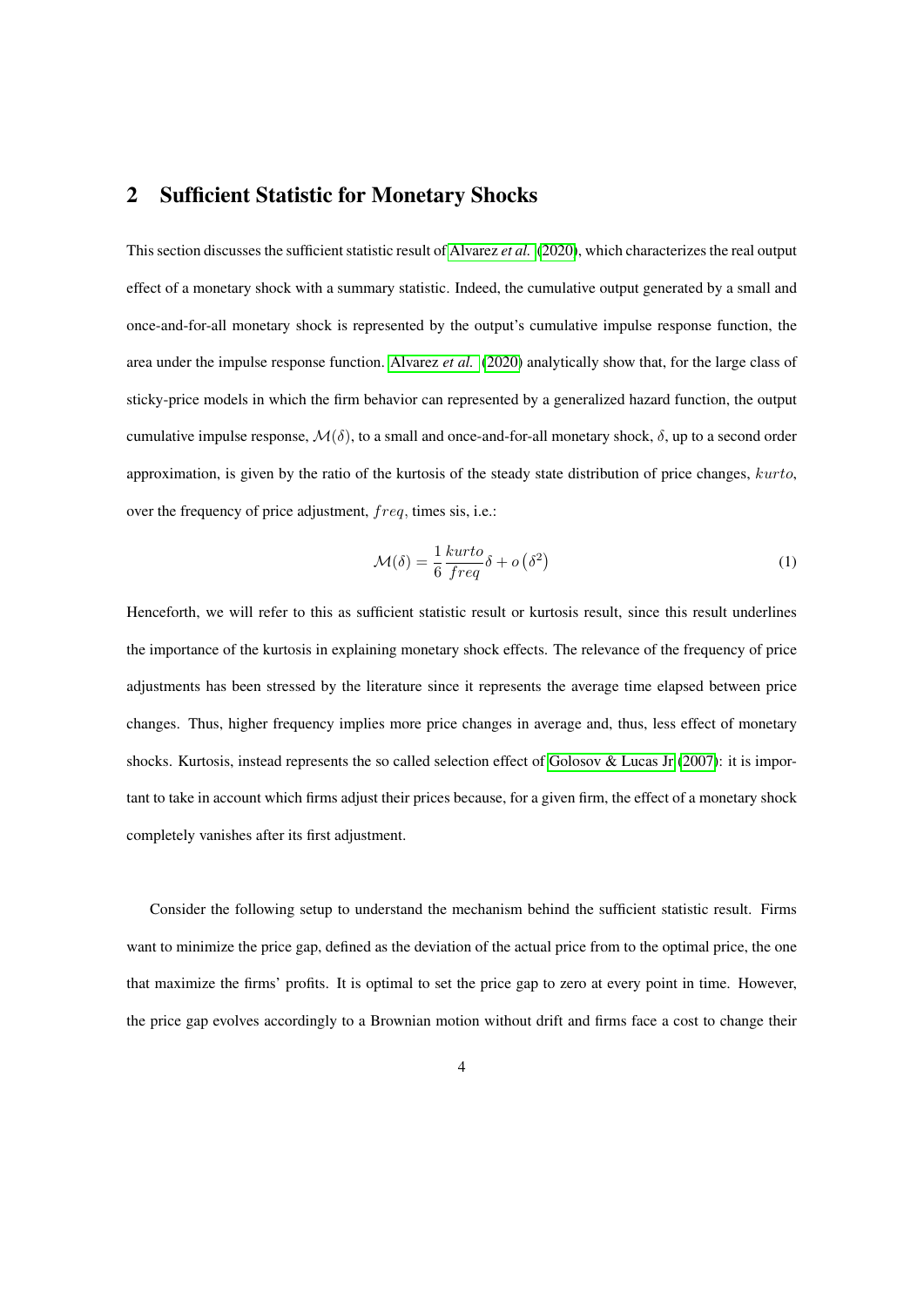prices. Therefore, firms do not continuously adjust their prices. In "equilibrium" the economy is characterized by a distribution of the firms' price gap; some firms will have a positive price gap, others a negative one. Moreover, in each period of time some firms adjust their price and they return to the optimal price gap, zero. When a monetary shock occurs, the distribution of price gaps is shifted. Hence, if the distribution does not return to the original level immediately, there is a real effect because firms must always satisfy the demand at the given price level. Furthermore, the real effect of the monetary shock depends on the time that it takes for the distribution of price gaps to return to its original level. This depends on how fast, on average, firms change their prices, the frequency, and on which firms have already adjusted their prices, the kurtosis of the distribution of price changes. Precisely, the kurtosis captures the proportion of big and small price changes relatively to medium price changes. A higher kurtosis leads to higher real effects because some firms some firms wait for a long time before adjusting their prices and when they do so, they display a large price change. Notice that the distribution of price changes is a different object with respect to the distribution of price gaps, the former describes how much the firms' prices change right after an adjustment.

Equation [1](#page-6-0) precisely captures the mechanism described above and it generalizes the result of [Alvarez](#page-28-6) *[et al.](#page-28-6)* [\(2016\)](#page-28-6). Indeed, equation [1](#page-6-0) holds in a much more broad class of models, precisely all the models in which firms' behavior can be characterized by a non-negative, piece-wise continuous symmetric, with at most finitely many discontinuities hazard function. The hazard function is a function relating the firm's probability to adjust its price to its state, as for example the deviation of the current markup from the optimal markup, i.e. the price-cost margin that maximizes profits.

Equation [1,](#page-6-0) however, requires some other assumptions. Firstly, the firm's behavior depends only on its current state, and not on the behavior/state of the other firms. Thus, in the model there are no general equi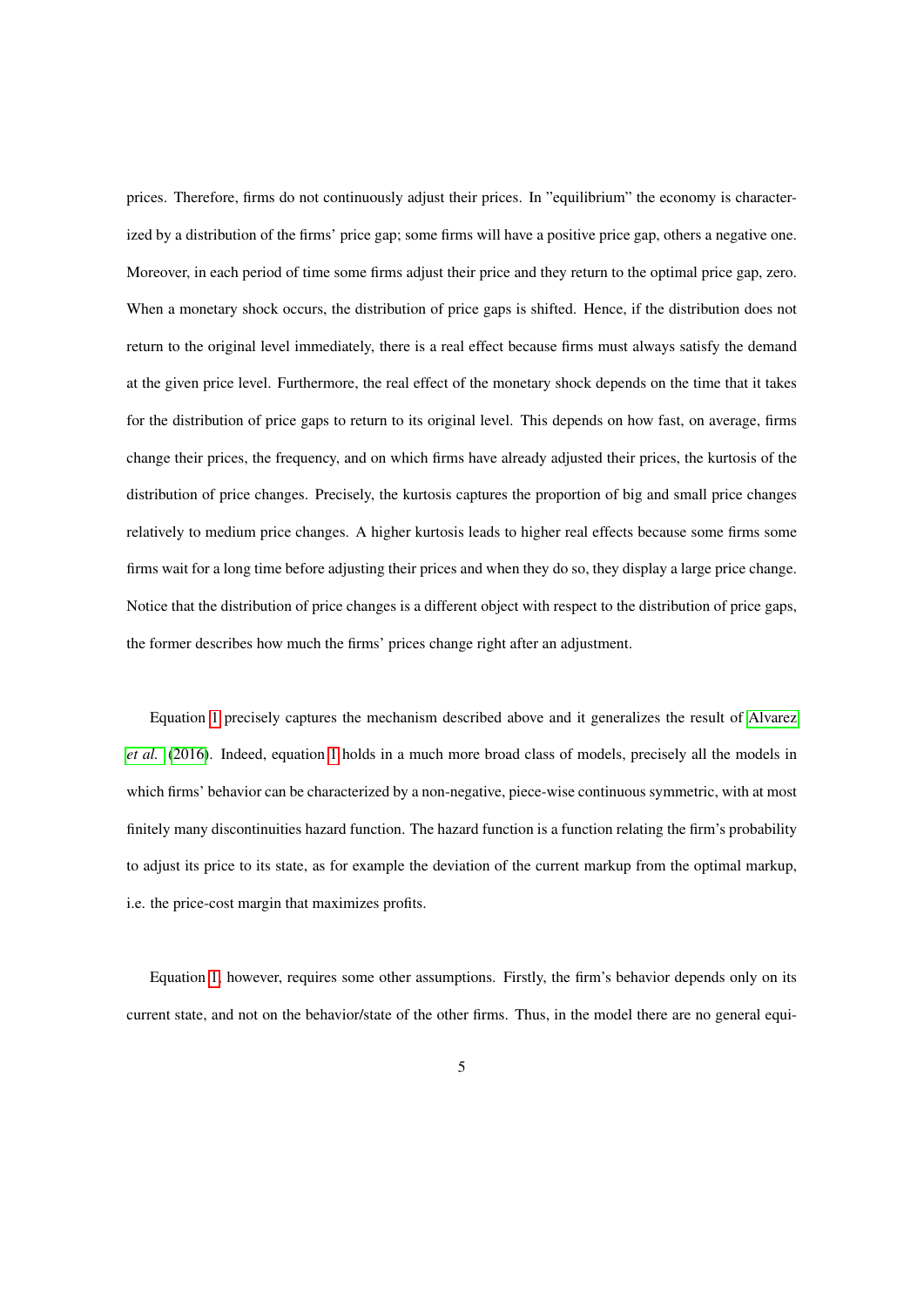librium effects after the monetary shock realization. However, [Alvarez & Lippi](#page-28-7) [\(2014\)](#page-28-7) show that given a combination of the general equilibrium setup in [Golosov & Lucas Jr](#page-29-0) [\(2007\)](#page-29-0) and lack of strategic complementarities, these general equilibrium effects are of second order. Another important assumption is that the firms return to their optimal level when they adjust prices, which, for example, happens in random menu cost models. Another important assumption is that the firm's state evolves according to a Brownian motion without drift, this implies that the inflation must be small in the economic environment under study.

Notice that in the [Alvarez](#page-28-0) *et al.* [\(2020\)](#page-28-0)'s setup there is a one to one mapping to prices and output: this means that the response of prices to a small and once-and-for-all monetary shock is completely pinned down by the ratio of the kurtosis and frequency of price adjustments. Hence, testing equation [1](#page-6-0) using prices or output in the left hand side is the same. Moreover, equation [1](#page-6-0) implies that the elasticity of output or price to the ratio of kurtosis and frequency must be equal to one.

# 3 Empirical Strategy

This section discusses the empirical strategy used to test the sufficient statistic result. Our main hypothesis to test the sufficient statistic result, or equivalently to test equation [1,](#page-6-0) is that each productive sector inside a specific country<sup>[1](#page-8-0)</sup> responds differently to the same shock. In other words, that the agriculture sector reacts differently than the manufacturing sector to the same monetary shock. Under this assumption, we can test the sufficient statistic result in the following three steps.

<span id="page-8-0"></span>In the first step, we employ a Factor Augmented VAR (FAVAR) to estimate the impulse response function <sup>1</sup>In our application, the country under analysis is France.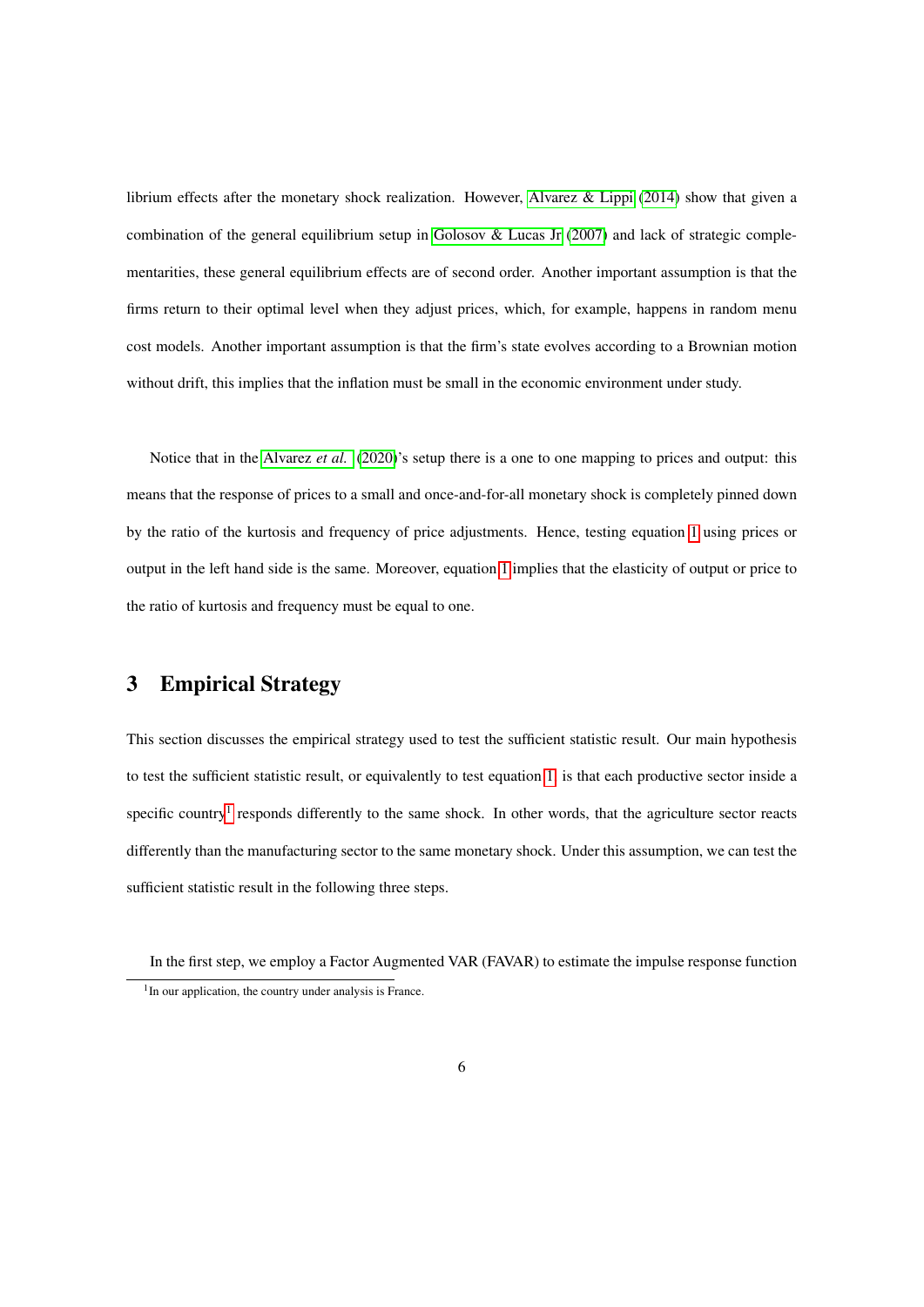(IRF) of each sector to a monetary shock. Indeed, the FAVAR model is able to estimate the IRFs for any number of time series to a given shock, which is precisely our  $\text{aim}^2$  $\text{aim}^2$ . Once the FAVAR model is estimated, we construct the cumulative impulse response function (CIRF) of each sector, obtained by summing the IRF of each sector up to a certain time horizon,  $n$ , e.g. two years. The CIRF is an important and useful measure because it easily describes with one number the effect of a monetary shock.

In the second step, using microdata, we compute the frequency and kurtosis of price adjustments for each sector of interest. In this step, we notice that there are two potential forces of upward bias for the estimates of the kurtosis: heterogeneity and measurement error. Heterogeneity consists in having different goods in the same category/sector; this could potentially bias the estimates of the kurtosis upwards since a mixture of distributions with different variances and the same kurtosis has a larger kurtosis than each subpopulation. On the other hand, measurement error consists in incorrectly imputing big or small price changes when there were none. To reduce the measurement error bias, we remove price changes below 0.1% in absolute value and the top and bottom 1% of the overall distribution of price changes. Measurement error could also potentially bias the estimates of the frequency upward; this potential bias can be solved in the same way as for the kurtosis.

The third step consists in running two different regressions relating the CIRF to the frequency and the kurtosis of price adjustments. The first regression directly tests the sufficient statistic result and it is the following one:

<span id="page-9-1"></span>
$$
CIRF.n_j = \alpha + \beta * \log\left(\frac{kurt_j}{freq_j}\right) + \epsilon_j
$$
 (reg1)

where j represents each sector,  $CIRF_{n_j}$  is the cumulative IRF calculated in the first step, n indicates the time horizon considered, and  $kurt_j$  and  $freq_j$  are the measures constructed in the second step. A positive

<span id="page-9-0"></span><sup>&</sup>lt;sup>2</sup>Appendix 1 provides a detailed description of the FAVAR model and discusses its theoretical framework.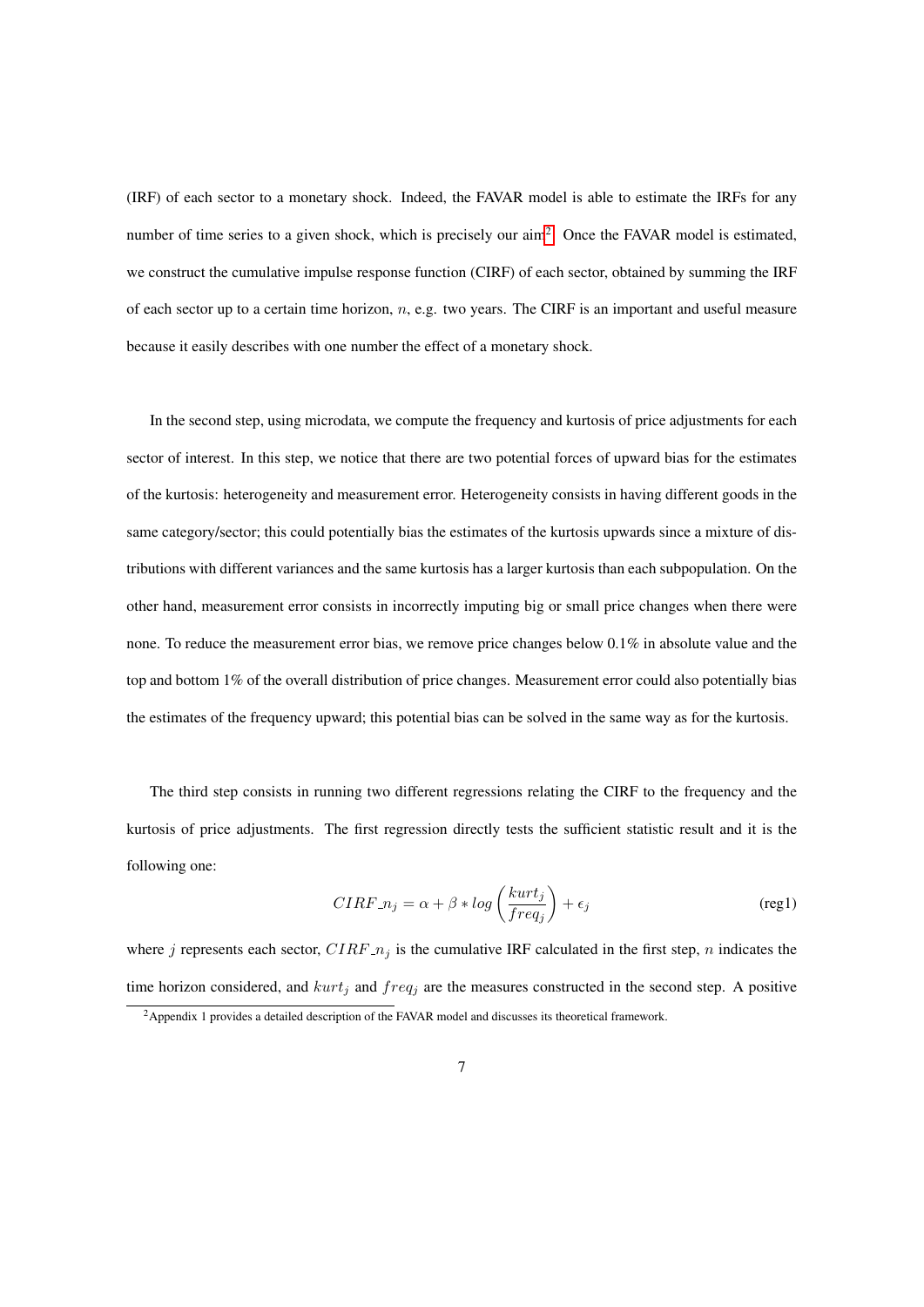and statistically significant different from zero coefficient implies that the sufficient statistic result holds. According to the theory, the above regression is imposing that a variation in the frequency and a variation in the kurtosis have the same effect in magnitude on the CIRF. However, this could not be the case in the data, and, to recover these differential responses, we estimate the following specification:

<span id="page-10-0"></span>
$$
CIRF_n = \alpha + \beta^f * \log(freq_j) + \beta^k * \log(kurt_j) + \epsilon_j
$$
\n(reg2)

where all the variables are the same as above. First over all, notice that the first regression, [reg1,](#page-9-1) is the second regression, [reg2,](#page-10-0) under the additional restriction that  $-\beta^f = \beta^k$ . Moreover, [reg2](#page-10-0) has two important features. On the one hand, [reg2](#page-10-0) shows whether frequency and kurtosis are both statistically significant in explaining monetary shock effects. A  $\beta^k$  coefficient positive and statistically different from zero provides evidence for the importance of the kurtosis, and a negative  $\beta^f$  coefficient has an analogous interpretation for the frequency. On the other hand, [reg2](#page-10-0) separately recovers the effects that changes in the kurtosis and frequency have on real output. Moreover, this allows to test whether these effects are equal in magnitude.

# 4 Data Description

This section describes the three different datasets used in the empirical analysis, the "time series" dataset and two "microdata" datasets. The former dataset contains 601 monthly different time series used to estimate the FAVAR, the other two microdata on consumer and production price changes, respectively, used to estimate kurtosis and frequency of price adjustments. All the data were provided by Banque de France.

The "time series" dataset contains 601 monthly different time series for the period from January 2005 to April 2019. It contains information regarding the macroeconomic situation of the French economy, as for example data on the level of production, consumption expenditure, the general level of prices, the unemploy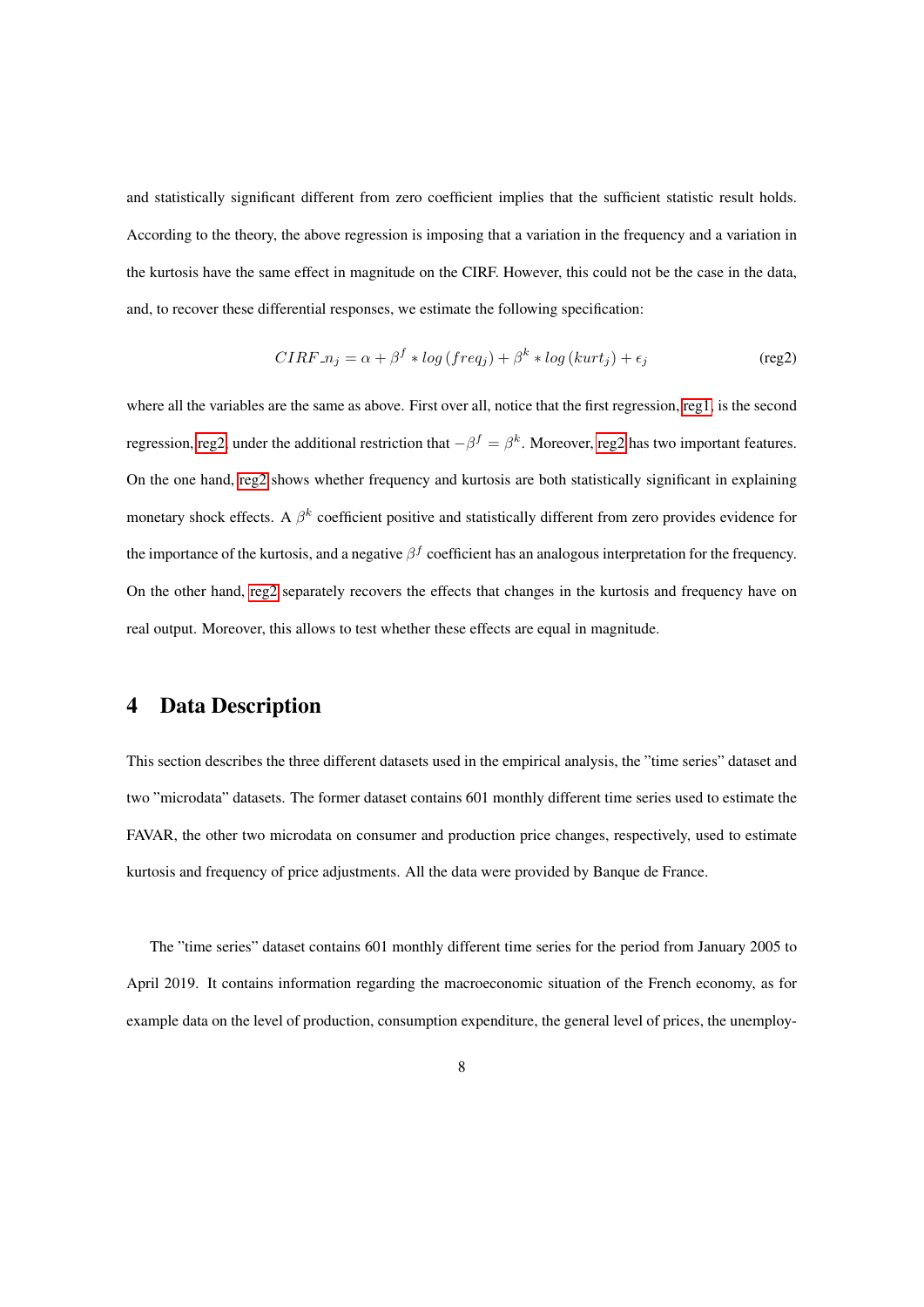ment rate, the quantity of money in the euro area and exchange rates. Moreover, it contains also information regarding disaggregated time series on production, production prices and consumer prices. Precisely, there are 124 sectorial times series for production prices and 195 sectorial time series for industrial production, both disaggregated at four digit level according to the CPF classification; 253 sectorial time series for consumer prices, disaggregated at 4 digits according to che COICOP classification.

One "microdata" dataset contains data on production price changes for 184 different sectors classified according to the 4 digits NAVE/CPF product classification. The data were collected during the period 1994- 2005. The other "microdata" dataset contains data on consumer price changes for 331 different sectors classified according to the 5 digits COICOP 2016 classification. The sample period is 1994-2019 for most of the products.

### 5 Results: Production Prices

This section shows the empirical results of the three step strategy developed in section 3, focusing on production prices. Our baseline specification is using production prices instead of consumer prices because (I), according to the [Alvarez](#page-28-0) *et al.* [\(2020\)](#page-28-0)'s theory, firms are better represented by producers respect to consumers or retailers and (II) microdata and timeseries of production prices are both disaggregated at the same level; instead, for consumer prices, microdata are more disaggregated with respect to the time series data. Time series and microdata of production prices are both disaggregated at 4 digit level; instead, for consumer prices, microdata are classified at 5 digits, time series at 4 digits.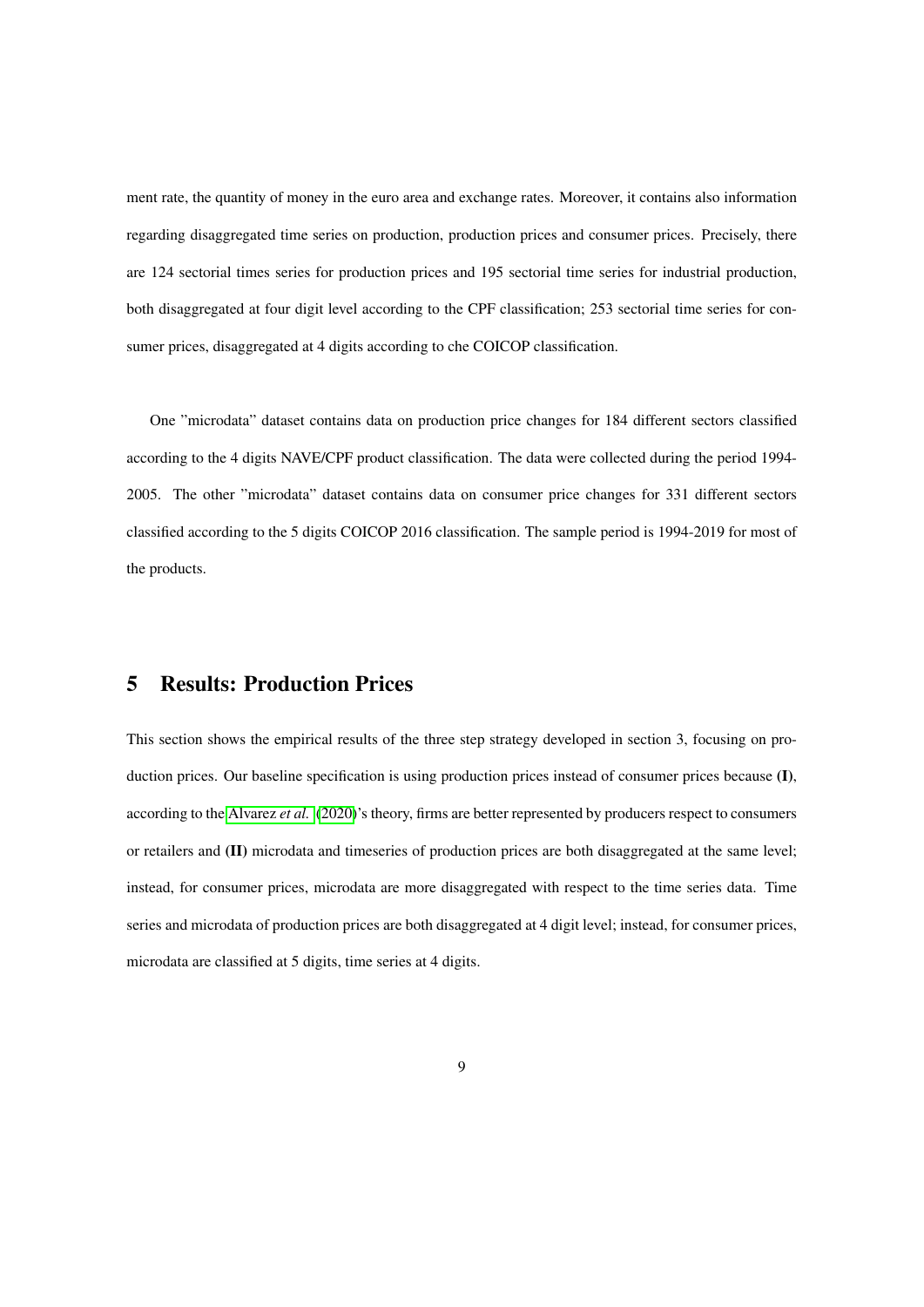#### 5.1 Step one: measuring responses to monetary shocks

Using the time series described in section 4, we estimate a FAVAR with 12 lags, 5 factors and the 3-month Euribor as the observable variable. The 3-month Euribor is considered as the target interest rate of the monetary policy. All the variables are in log differences, except for the 3-month Euribor for which we apply an HP filter with  $\phi = 1600$ . We use a Cholesky decomposition, ordering the 3-month Euribor last, to estimate the IRFs to a contractionary monetary shock of 25 basis point. In other words, we estimate the IRFs to an increase of the 3-month Euribor of 25 basis point, imposing that the Euribor can contemporaneously respond to the shock and the factors cannot. The last factor can respond after one period to the shock, the second to last after two periods and so on. Notice that, imposing a Cholesky decomposition in this setup does not imply that the IRFs of production prices cannot respond simultaneously to the monetary shock.

Figure 1 reports the estimated IRFs of production price series; vertical axis is in log deviation from the "steady state", the level at which the system would be without any perturbation. The blue line (Aggr PPI) represents the aggregate production price series, our most aggregate variable for PPI. This line shows that price index reduces until a certain point from which it recovers towards the original level, this is completely in line with the theory. Dashed red lines represent the IRFs of different sectors disaggregated at the 2-digit level; recall that our production price time series are at 4-digits, thus the dashed red lines are constructed as an average of estimated IRFs. The thick red line is the average of all the dashed red lines. This line has a very similar shape to the blue line, as we should expect. However, notice that the discrepancy of the blue and the thick red line is due to different weights and missing sectors for disaggregated time series (red lines).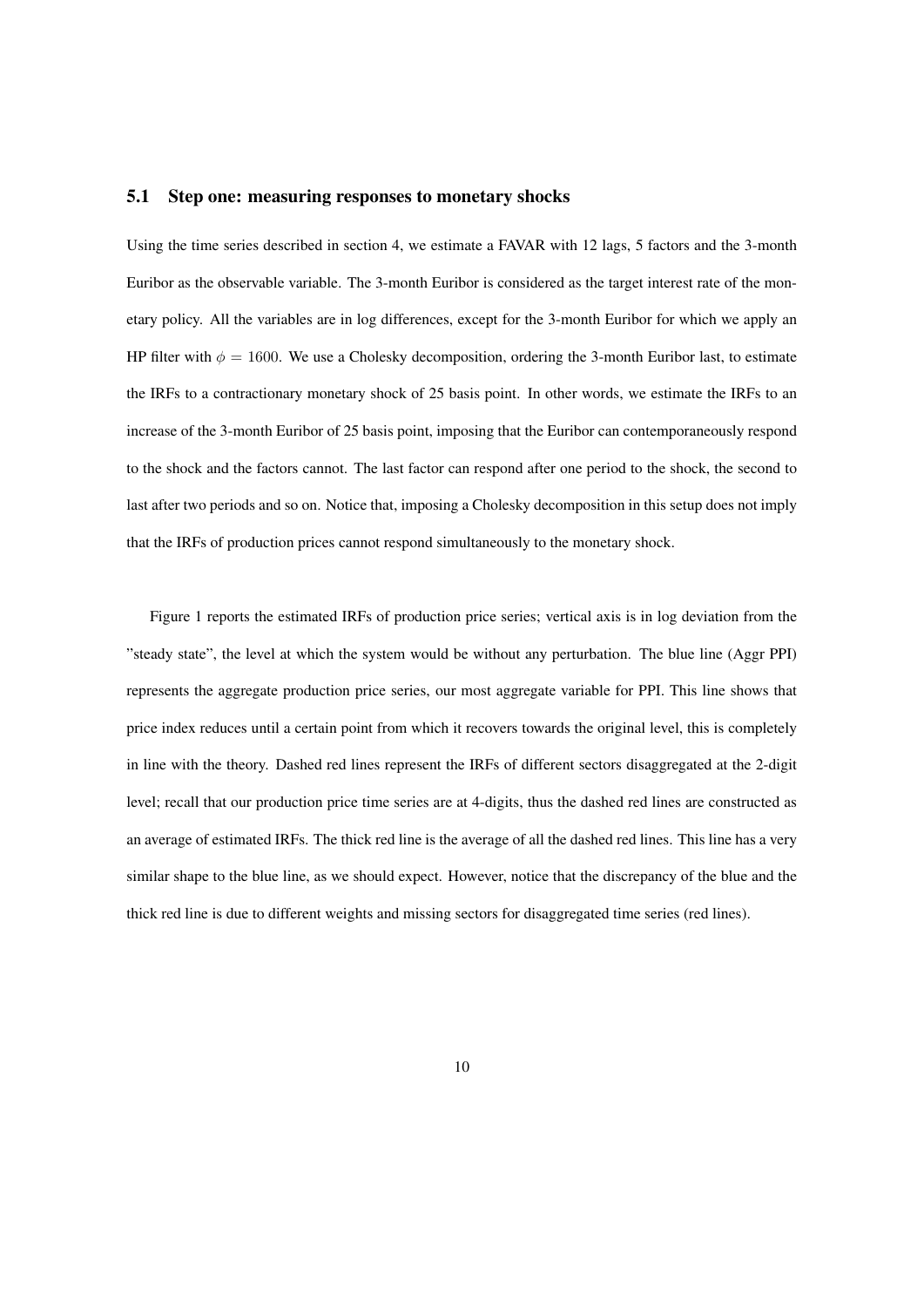

Figure 1: IRFs of PPI to a contractionary monetary shock of 25 bp

Table [1](#page-14-0) reports the summary measure of the cumulative impulse response function of production prices (CIRF\_PPI\_n), constructed as the sum from period zero up to period  $n$  of the IRFs, the area under the curve. The CIRF is useful to summary the behavior of the IRF in a concise manner. Indeed, for a given sector, a lower CIRF implies that price reacts more to the shock, thus they are less sticky. We consider different values of  $n$ , as for example 24 and 36 months. Table [1](#page-14-0) shows the summary statistics of the estimated sectorial CIRF. The mean of the CIRF increases with the time horizon and it is always negative, as predicted by the theory.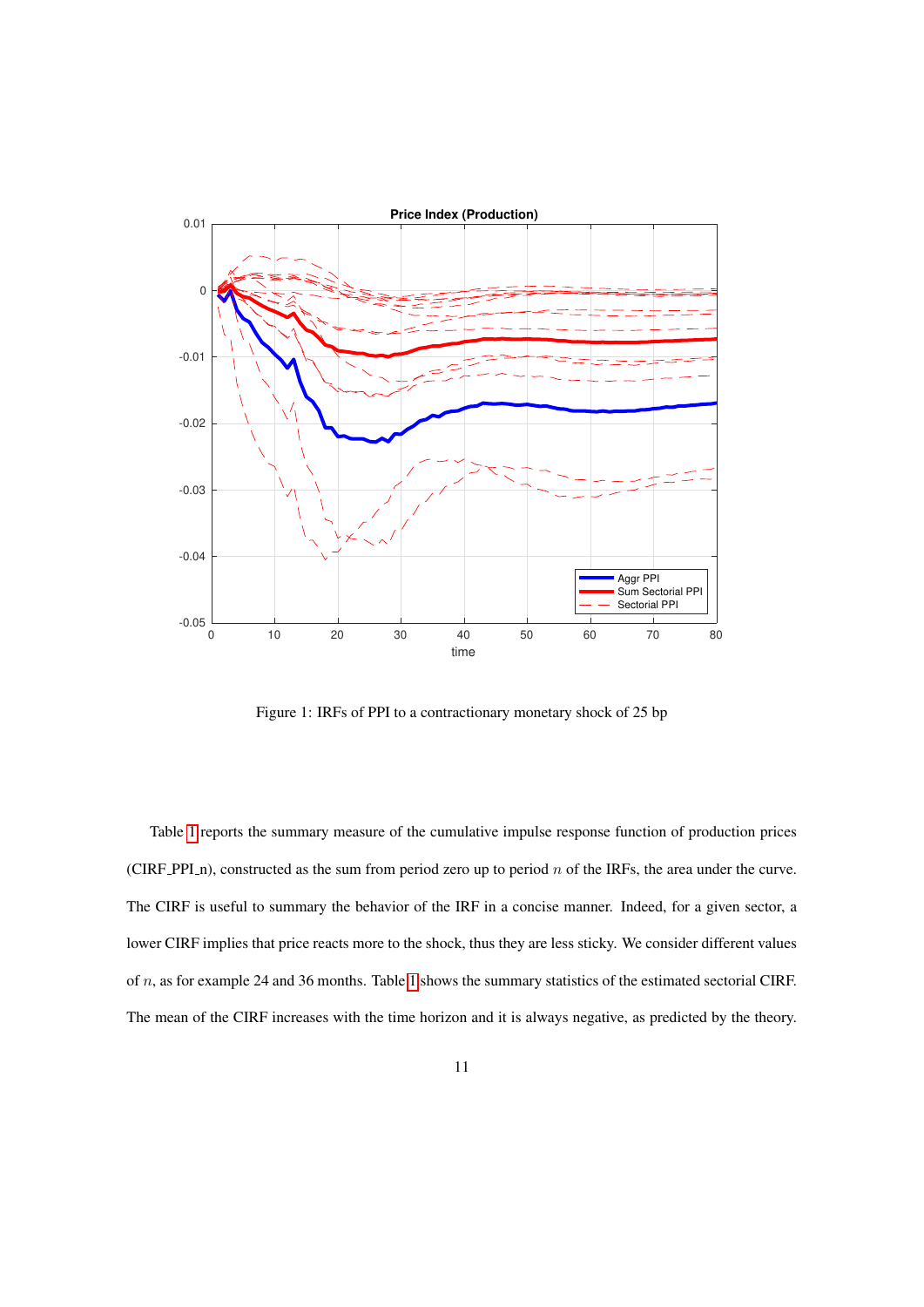Indeed, according to the theory, in aggregate prices must decrease and gradually recover toward they original level after a monetary shock. Table [1](#page-14-0) also shows the standard deviation increases with the time horizon, this implies that difference responses in sectors are persistent. According to the sufficient statistic result, the CIRF should be calculated considering an infinite horizon. However, in our case this is not possible since we did not impose any long run restriction in the FAVAR. Moreover, we estimated the FAVAR in difference, thus, our time series are stationary in difference and not in levels. This implies that nothing ensures that the time series return to their original level in the long run after a monetary shock. However, the IRF of each time series must converges to some value, since the time series are stationary in the difference.

<span id="page-14-0"></span>

|               | Mean    | Std. Dev. | 50%     | 25%     | 75%  | 5%      | 95%  |
|---------------|---------|-----------|---------|---------|------|---------|------|
| CIRE PPI 6    | $-0.00$ | 0.05      | 0.01    | $-0.00$ | 0.01 | $-0.11$ | 0.03 |
| $CIRF_PPI_12$ | $-0.03$ | 0.17      | 0.01    | $-0.02$ | 0.04 | $-0.47$ | 0.08 |
| CIRE PPI 18   | $-0.07$ | 0.32      | 0.01    | $-0.06$ | 0.05 | $-1.02$ | 0.16 |
| CIRF PPI 24   | $-0.13$ | 0.48      | 0.00    | $-0.11$ | 0.05 | $-1.46$ | 0.18 |
| CIRE PPI 30   | $-0.20$ | 0.61      | $-0.03$ | $-0.18$ | 0.04 | $-1.62$ | 0.24 |
| CIRE PPI 36   | $-0.25$ | 0.73      | $-0.04$ | $-0.26$ | 0.03 | $-1.73$ | 0.22 |
| Observations  | 119     |           |         |         |      |         |      |

Table 1: CIRF of Production prices: Summary measures

#### 5.2 Step two: measuring cross sectional moments

Using production prices micro data, we calculate the frequency kurtosis, mean and skewness of price changes for each sector. To take into account measurement error, we exclude absolute price changes below 0.1% and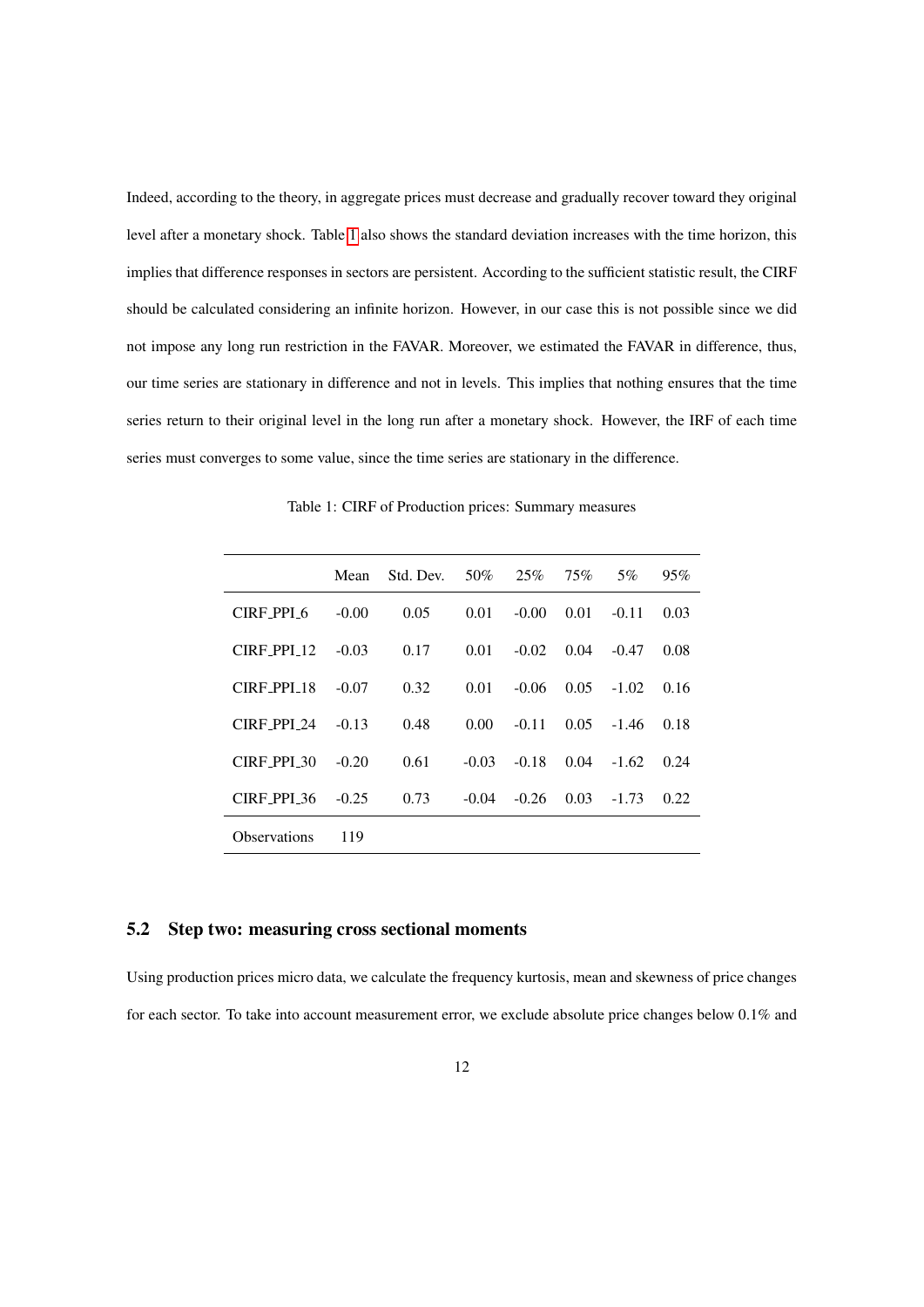the top and bottom 1% of the overall distribution of price changes. Table [2](#page-15-0) reports the summary measures of these statistics. The kurtosis and the frequency are interesting because, according to the sufficient statistic result, they are the only two moments that matter in explaining monetary shocks. Instead, the skewness and the mean are helpful in understanding the shape of the distribution of price changes. Frequency has a mean around 19, this means that a given firm in average has a probability of 19% of adjust its price in a given month. On the other hand, kurtosis has a mean of 7.2. Heterogeneity across sectors is captured by the large standard deviation of both frequency and kurtosis. Moreover, the mean of price changes is calculated in log difference and it is positive and around 0.85 with a standard deviation around one. The distribution of price changes in average is symmetric around the mean, given the low value of the skewness.

<span id="page-15-0"></span>Table 2: Frequency and kurtosis of Production prices: Summary measures

|                     | Mean  | Std. Dev. | 50%   | 25%     | 75%   | 5%      | 95%   |
|---------------------|-------|-----------|-------|---------|-------|---------|-------|
| freq                | 18.85 | 20.91     | 12.27 | 8.42    | 18.69 | 5.90    | 90.21 |
| kurto               | 7.20  | 3.27      | 6.56  | 5.23    | 8.47  | 4.04    | 11.81 |
| mean                | 0.84  | 1.01      | 0.80  | 0.24    | 1.50  | $-0.55$ | 2.33  |
| skewness            | 0.04  | 0.64      | 0.01  | $-0.34$ | 0.32  | $-0.90$ | 0.95  |
| <b>Observations</b> | 119   |           |       |         |       |         |       |

#### 5.3 Step three: testing the sufficient statistic result

In the last step, we relate the measures estimated in the first two steps according to [reg1](#page-9-1) and [reg2.](#page-10-0) The sufficient statistic result predicts that the ratio of kurtosis and frequency [\(reg1\)](#page-9-1) should be positive and statistically significant different from zero. Indeed, an higher ratio implies more stickiness, thus prices should react less to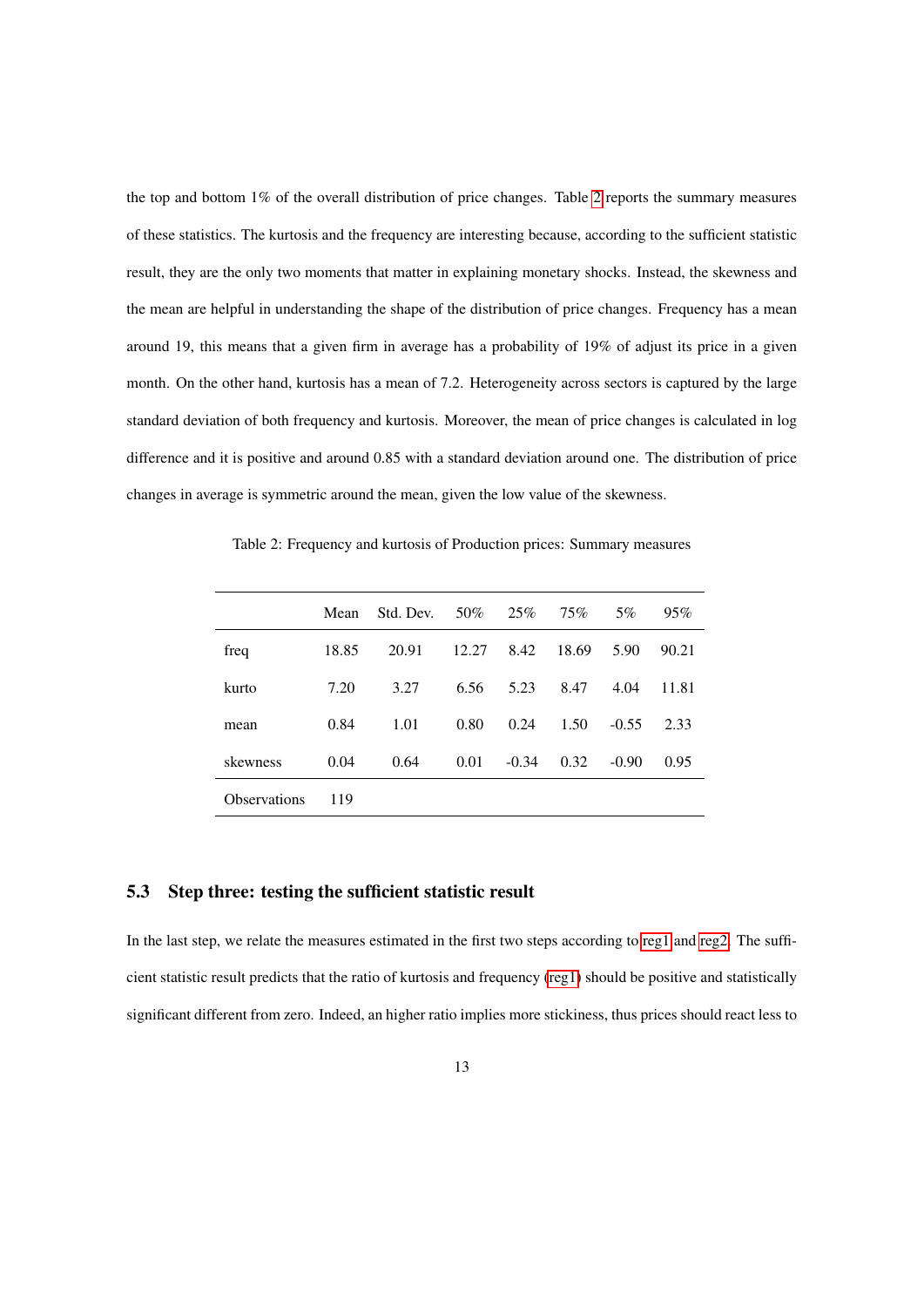the monetary shock. For example, increasing the frequency, and thus reducing the ratio, keeping the kurtosis constant, implies that in average prices change faster and thus they must be less sticky. On the other hand, increasing the kurtosis implies that the selection effect of [Golosov & Lucas Jr](#page-29-0) [\(2007\)](#page-29-0) is smaller and, thus, prices react less. For these reasons, the sufficient statistic result predicts that the coefficient of the frequency in [reg2](#page-10-0) should be negative instead the one of kurtosis positive and both statistically significant different from zero.

Table [3](#page-17-0) reports the estimates of [reg1](#page-9-1) and it shows that the coefficient of  $log\left(\frac{kurto}{freq}\right)$  increases with the time horizon and it is always positive and statistically significant different from zero. Sectors with an higher ratio are sectors in which prices are more sticky and, thus, they react less to a monetary shock. Ta-ble [3](#page-17-0) also reports the implied average elasticity,  $\eta$ , of CIRF with respect to  $log\left(\frac{kurto}{freq}\right)$ , constructed as  $\eta = \hat{\beta} * mean \left( log \left( \frac{kurt}{freq} \right) \right) / mean(CIRF.n)$  where  $\hat{\beta}$  is the estimated coefficient of [reg1;](#page-9-1) the elasticity reduces with the time horizon. Equation [1](#page-6-0) predicts that the average elasticity must be equal to one, since there is a linear relation between the ratio of the kurtosis and frequency and the cumulative response. For this reason, table [3](#page-17-0) reports the results of an F-test under the null that  $\eta = 1$ . The null cannot be rejected for any time horizon, as shown by the p-value reported in the last row of the table. Hence, this table provides evidence for the sufficient statistic result, given the sign and the significance of the estimated coefficient and given that hypothesis that the elasticity is different from 1 cannot be rejected.

Table [4](#page-19-0) shows the estimates of [reg2.](#page-10-0) The coefficient of frequency is always negative and statistically significant, as predicted by the sufficient statistic result. Moreover, it increases in the time horizon. On the other hand, the coefficient of the kurtosis is positive and increases its significance with the time horizon. However, the coefficient of the kurtosis is not statistically significant different from zero for short horizons.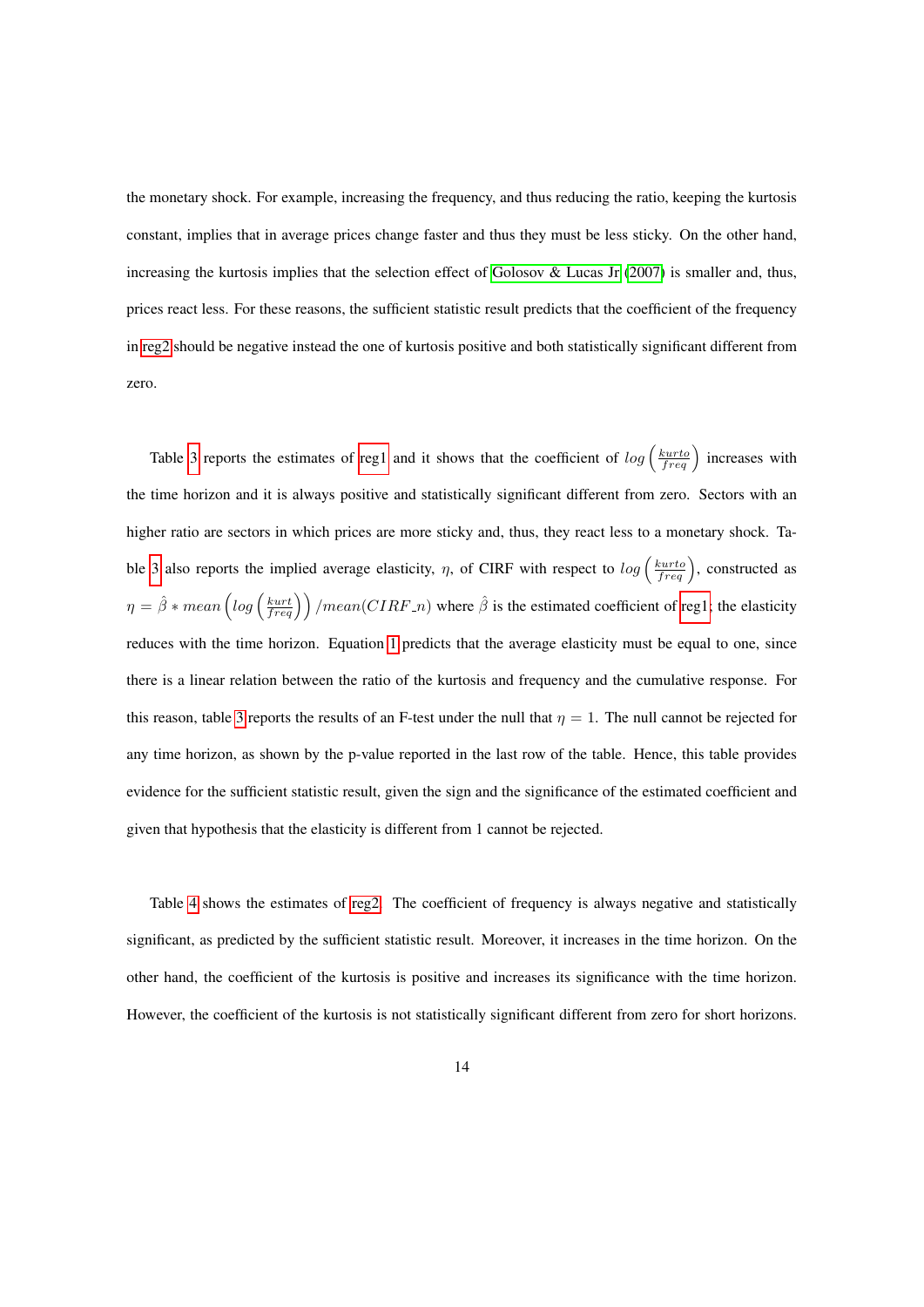<span id="page-17-0"></span>

|                                      | (1)         | (2)         | (3)         | (4)         | (5)         | (6)         |
|--------------------------------------|-------------|-------------|-------------|-------------|-------------|-------------|
|                                      | CIRF_PPI_6  | CIRF_PPI_12 | CIRF_PPI_18 | CIRF_PPI_24 | CIRF_PPI_30 | CIRF_PPI_36 |
|                                      |             |             |             |             |             |             |
| $log\left(\frac{kurto}{freq}\right)$ | $0.0225**$  | $0.0828***$ | $0.173***$  | $0.279***$  | $0.377***$  | $0.460***$  |
|                                      | (0.00975)   | (0.0301)    | (0.0579)    | (0.0873)    | (0.114)     | (0.137)     |
| Constant                             | $0.0126***$ | $0.0335**$  | $0.0553*$   | 0.0680      | 0.0726      | 0.0747      |
|                                      | (0.00476)   | (0.0149)    | (0.0289)    | (0.0439)    | (0.0575)    | (0.0693)    |
|                                      |             |             |             |             |             |             |
| Observations                         | 119         | 119         | 119         | 119         | 119         | 119         |
| $R^2$                                | 0.111       | 0.156       | 0.187       | 0.219       | 0.242       | 0.255       |
| $\eta$                               | 4.770       | 2.339       | 1.831       | 1.536       | 1.385       | 1.308       |
| F-test $\eta$                        | 3.328       | 2.474       | 1.837       | 1.241       | 0.845       | 0.627       |
| P-val F-test                         | 0.0707      | 0.118       | 0.178       | 0.268       | 0.360       | 0.430       |

#### Table 3: Reg1 for Production Prices

Robust standard errors in parentheses

\*\*\* p<0.01, \*\* p<0.05, \* p<0.1

**Note:**  $\eta$  is the average elasticity constructed as  $\eta = \hat{\beta} * mean \left( log \left( \frac{kurt}{freq} \right) \right) / mean(CIRF.n)$ .

F-test  $\eta$  reports the value of an F-test under the null  $\eta = 1$  and P-val F-test the p-value of the test.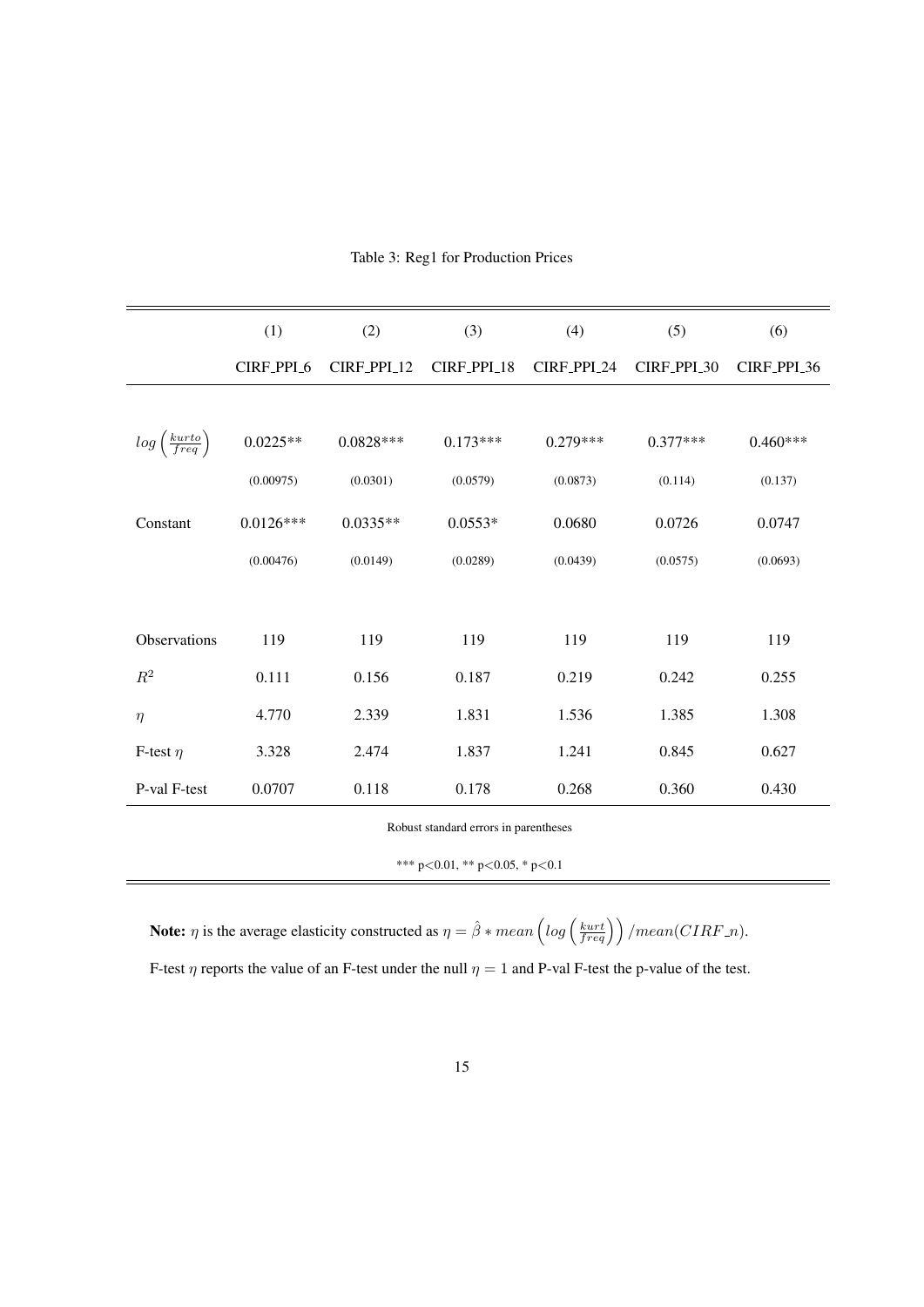According to the sufficient statistic result, frequency and kurtosis should have the same coefficient in absolute value. Hence, Table [4](#page-19-0) also shows the results of an F-test under the null that  $-\beta^f = \beta^k$ , where  $\beta^f$  is the coefficient of the frequency,  $\beta^k$  of the kurtosis. Recall that under this restriction [reg2](#page-10-0) becomes [reg1.](#page-9-1) The last row of the table reports the p-value of this test and it shows that the null cannot be ever rejected. These results further provides evidence for the sufficient statistic results, since kurtosis and frequency are important in explaining the effects of monetary shocks and it is not possible to reject the null that kurtosis and frequency have the same coefficient but with opposite sign.

#### 5.4 Further test of the sufficient statistic result

This section provides a more ambitious test of the sufficient statistic result: we want to test that only the frequency and the kurtosis of price changes are important in explaining the propagation of monetary shocks and that other moments, instead, are irrelevant. To do so, we regress the CIRF over the ratio of the kurtosis and the frequency, over the mean and the skewness of price changes. Notice that, since the mean and the skewness have both negative values, it is not possible anymore to take logs in the right hand side. Table [5](#page-20-0) shows the results of this regression and provides further evidence for the sufficient statistic result. Indeed, Table [5](#page-20-0) shows exactly that the ratio is statistically significant different from zero, instead the mean and the skewness are not. Moreover, notice that the estimated coefficient of the ratio is very close to the one estimated without including the mean and the skewness in the specification (not reported), implying that mean and kurtosis do not affect at all our results. Moreover, our findings still hold when we separately regress the CIRF over the ratio and the mean or over the ratio and the skewness of price changes; the ratio is statistically significant different from zero in both specifications, the mean and kurtosis are both not statistically significant (not reported).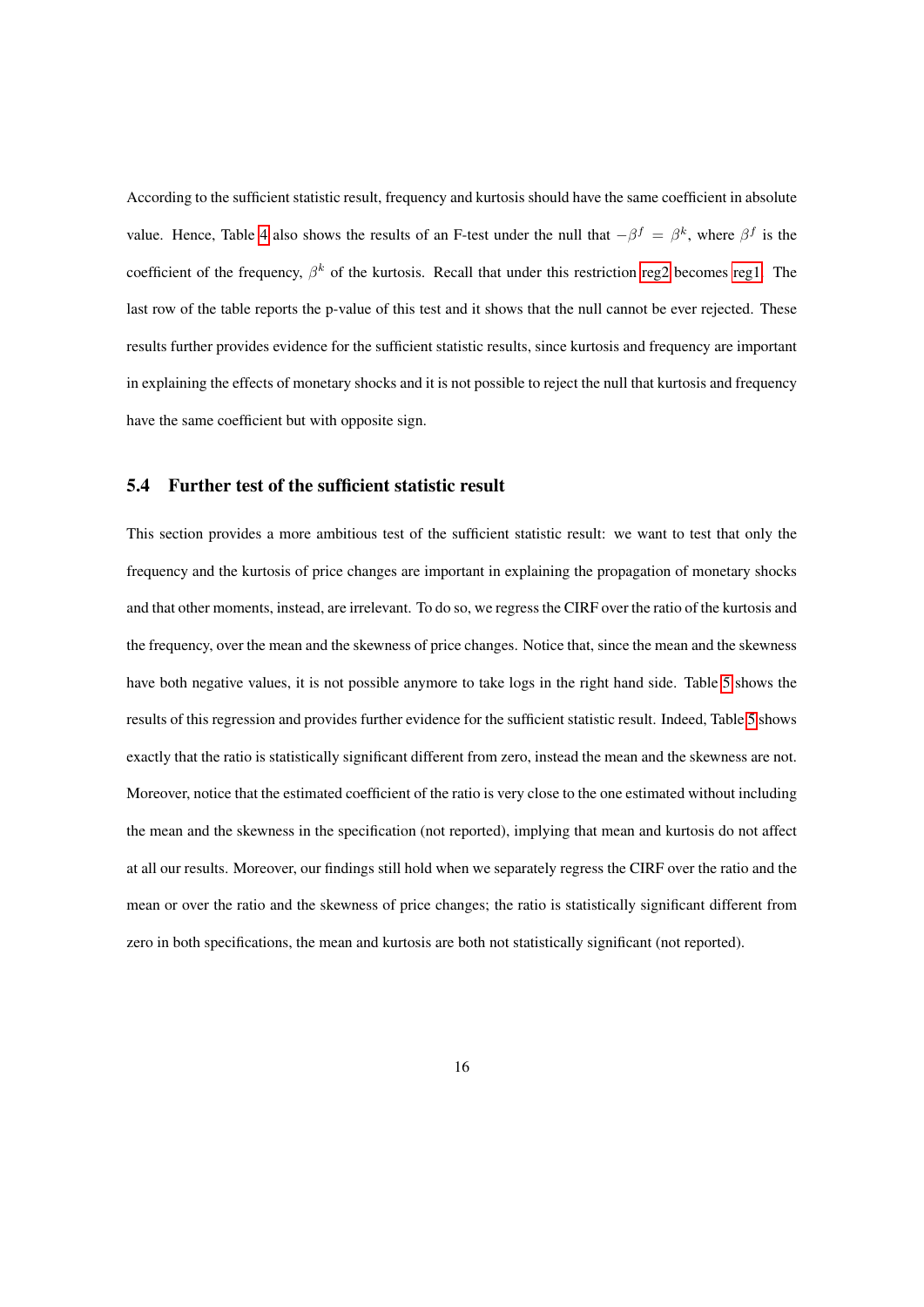<span id="page-19-0"></span>

|              | (1)         | (2)          | (3)         | (4)         | (5)         | (6)         |
|--------------|-------------|--------------|-------------|-------------|-------------|-------------|
|              | CIRF_PPI_6  | CIRF_PPI_12  | CIRF_PPI_18 | CIRF_PPI_24 | CIRF_PPI_30 | CIRF_PPI_36 |
|              |             |              |             |             |             |             |
| log_freq     | $-0.0242**$ | $-0.0884***$ | $-0.184***$ | $-0.296***$ | $-0.401***$ | $-0.490***$ |
|              | (0.0108)    | (0.0330)     | (0.0629)    | (0.0938)    | (0.122)     | (0.146)     |
| log_kurto    | 0.0163      | 0.0629       | $0.132*$    | $0.215*$    | $0.291**$   | $0.355**$   |
|              | (0.0124)    | (0.0386)     | (0.0746)    | (0.112)     | (0.145)     | (0.174)     |
| Constant     | 0.0289      | 0.0861       | 0.162       | 0.236       | 0.298       | 0.353       |
|              | (0.0292)    | (0.0872)     | (0.162)     | (0.234)     | (0.295)     | (0.346)     |
|              |             |              |             |             |             |             |
| Observations | 119         | 119          | 119         | 119         | 119         | 119         |
| $R^2$        | 0.113       | 0.158        | 0.189       | 0.222       | 0.245       | 0.259       |
| F-test       | 0.367       | 0.420        | 0.493       | 0.577       | 0.651       | 0.722       |
| P-val F-test | 0.546       | 0.518        | 0.484       | 0.449       | 0.421       | 0.397       |
|              |             |              |             |             |             |             |

Table 4: Reg2 for Production Prices

```
*** p<0.01, ** p<0.05, * p<0.1
```
Note: F-test reports the value of an F-test under the null  $-log\_freq = log\_kurto$  and P-val F-test the p-value of the test.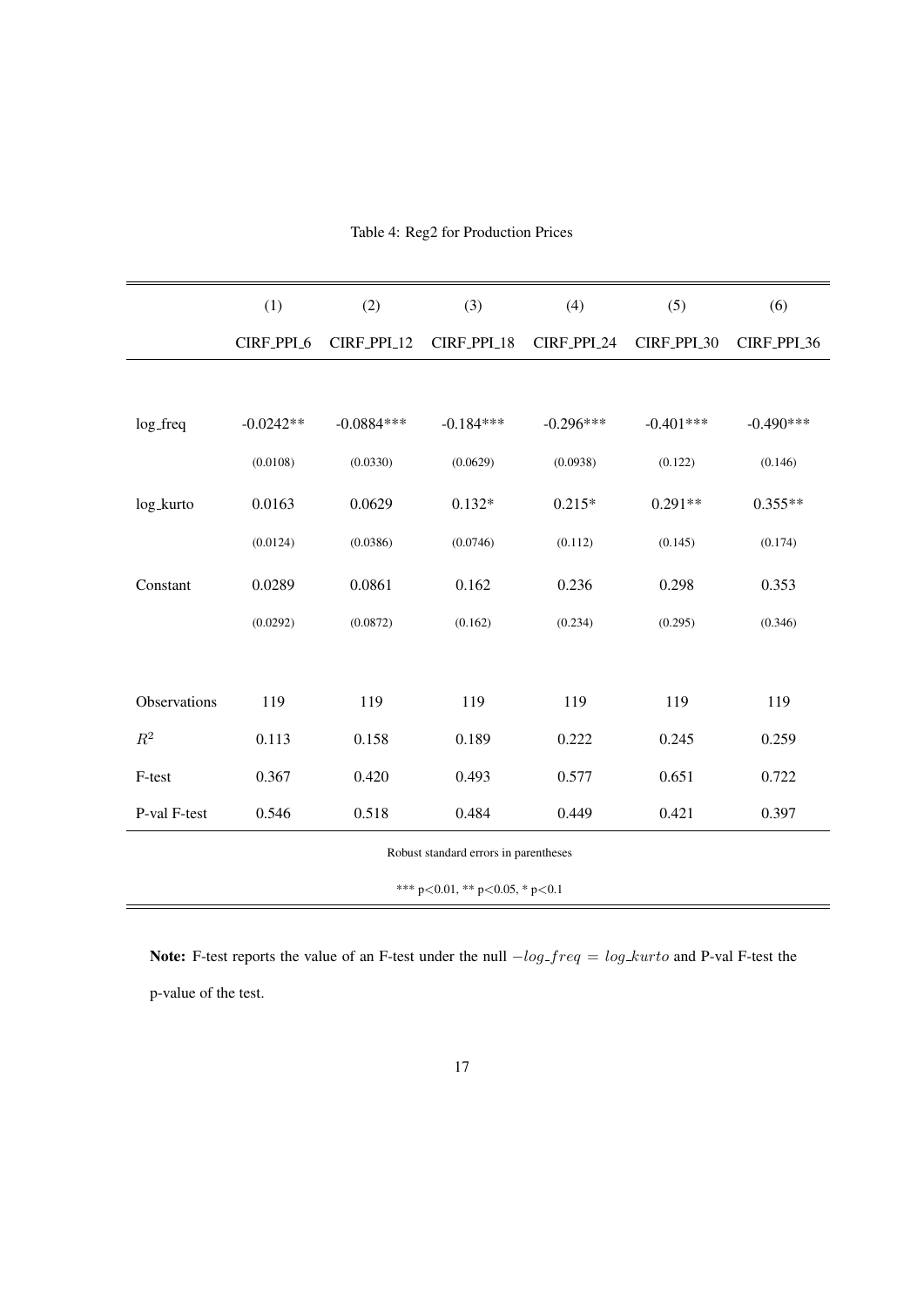<span id="page-20-0"></span>

|                            | (1)        | (2)         | (3)         | (4)         | (5)         | (6)         |
|----------------------------|------------|-------------|-------------|-------------|-------------|-------------|
|                            | CIRF_PPI_6 | CIRF_PPI_12 | CIRF_PPI_18 | CIRF_PPI_24 | CIRF_PPI_30 | CIRF_PPI_36 |
| kurto<br>$\overline{freq}$ | 0.0197*    | $0.0743*$   | $0.156**$   | $0.253**$   | $0.344**$   | $0.421**$   |
|                            | (0.0115)   | (0.0390)    | (0.0785)    | (0.123)     | (0.163)     | (0.197)     |
| mean                       | $-0.00164$ | $-0.00266$  | $-0.00161$  | 0.00248     | 0.00763     | 0.0119      |
|                            | (0.00363)  | (0.0115)    | (0.0215)    | (0.0321)    | (0.0415)    | (0.0496)    |
| skewness                   | $-0.00665$ | $-0.0226$   | $-0.0443$   | $-0.0669$   | $-0.0862$   | $-0.102$    |
|                            | (0.00624)  | (0.0195)    | (0.0373)    | (0.0556)    | (0.0716)    | (0.0851)    |
| Constant                   | $-0.0145$  | $-0.0704**$ | $-0.166**$  | $-0.293***$ | $-0.421***$ | $-0.531***$ |
|                            | (0.0106)   | (0.0335)    | (0.0644)    | (0.0968)    | (0.125)     | (0.150)     |
|                            |            |             |             |             |             |             |
| Observations               | 119        | 119         | 119         | 119         | 119         | 119         |
| $\mathbb{R}^2$             | 0.036      | 0.055       | 0.068       | 0.082       | 0.092       | 0.098       |
| $\eta$                     | 3.692      | 1.871       | 1.474       | 1.246       | 1.128       | 1.067       |
| F-test $\eta$              | 1.564      | 0.788       | 0.410       | 0.165       | 0.0571      | 0.0182      |
| P-val F-test               | 0.214      | 0.377       | 0.523       | 0.685       | 0.812       | 0.893       |

Table 5: Regression of CIRF over ratio, mean and skewness of price changes

\*\*\* p<0.01, \*\* p<0.05, \* p<0.1

**Note:**  $\eta$  is the average elasticity constructed as  $\eta = \hat{\beta} * mean\left(\frac{kurt}{freq}\right) / mean(CIRF.n)$ .

F-test  $\eta$  reports the value of an F-test under the null  $\eta = 1$  and P-val F-test the p-value of the test.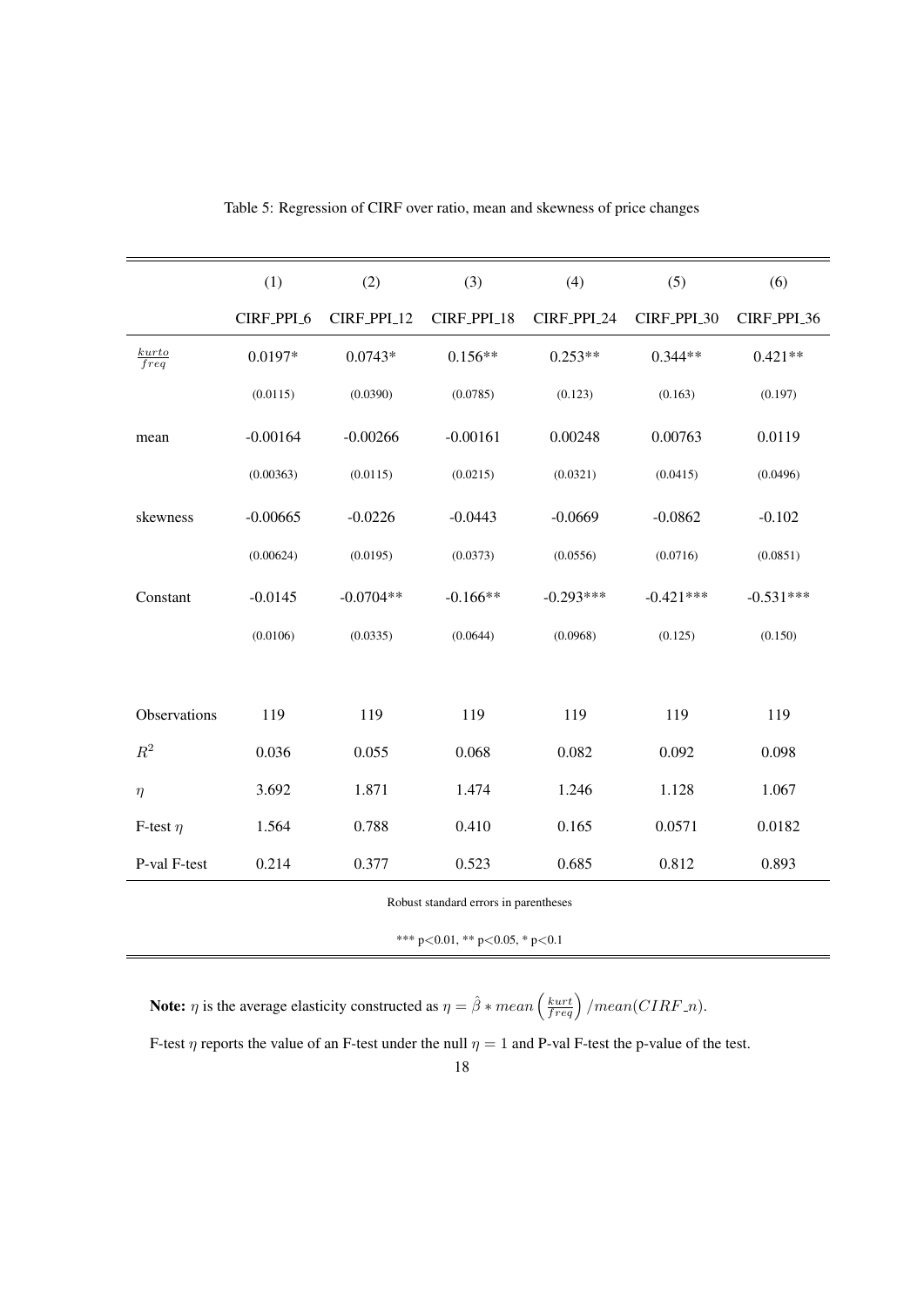### 6 Robustness Checks

This section provides robustness checks that confirm our findings: it is not possible to reject the sufficient statistic result from the data. Section 6.1 exploits the three step strategy using consumer price instead of production prices. Section 6.2 reports the results of [reg1](#page-9-1) and [reg2](#page-10-0) pooling together production and consumer to gain more precision in the estimates. Section 6.3 briefly discusses further robustness checks.

#### 6.1 Consumer Prices

Using consumer prices, we exploit the three step strategy to further test the sufficient statistic result. Consumer prices are considered as a robustness check because consumption price micro data and time series are disaggregated at different levels; microdata are disaggregated at 5 digits, instead time series at 4 digits. Hence, the match between CIRF and micro moments in the third step of the empirical strategy for consumer prices is not as good as for production prices. We consider only the 5-digit category with the biggest weight in the CPI for each 4-digit category available in the time series dataset. Notice that it would be not correct to compute the kurtosis as the average of all the observation inside each 4-digit category because this generates biased estimates.

In the first step, we estimate a FAVAR in the same way as in the previous section, however this time we retrieve the IRFs of consumer prices, instead of production prices and we compute the CIRFs as above. Table [6](#page-22-0) reports the summary measures of the cumulative IRFs of consumer prices. Notice that the mean is near zero and it decreases with the time horizon, as for the CIRF of production prices.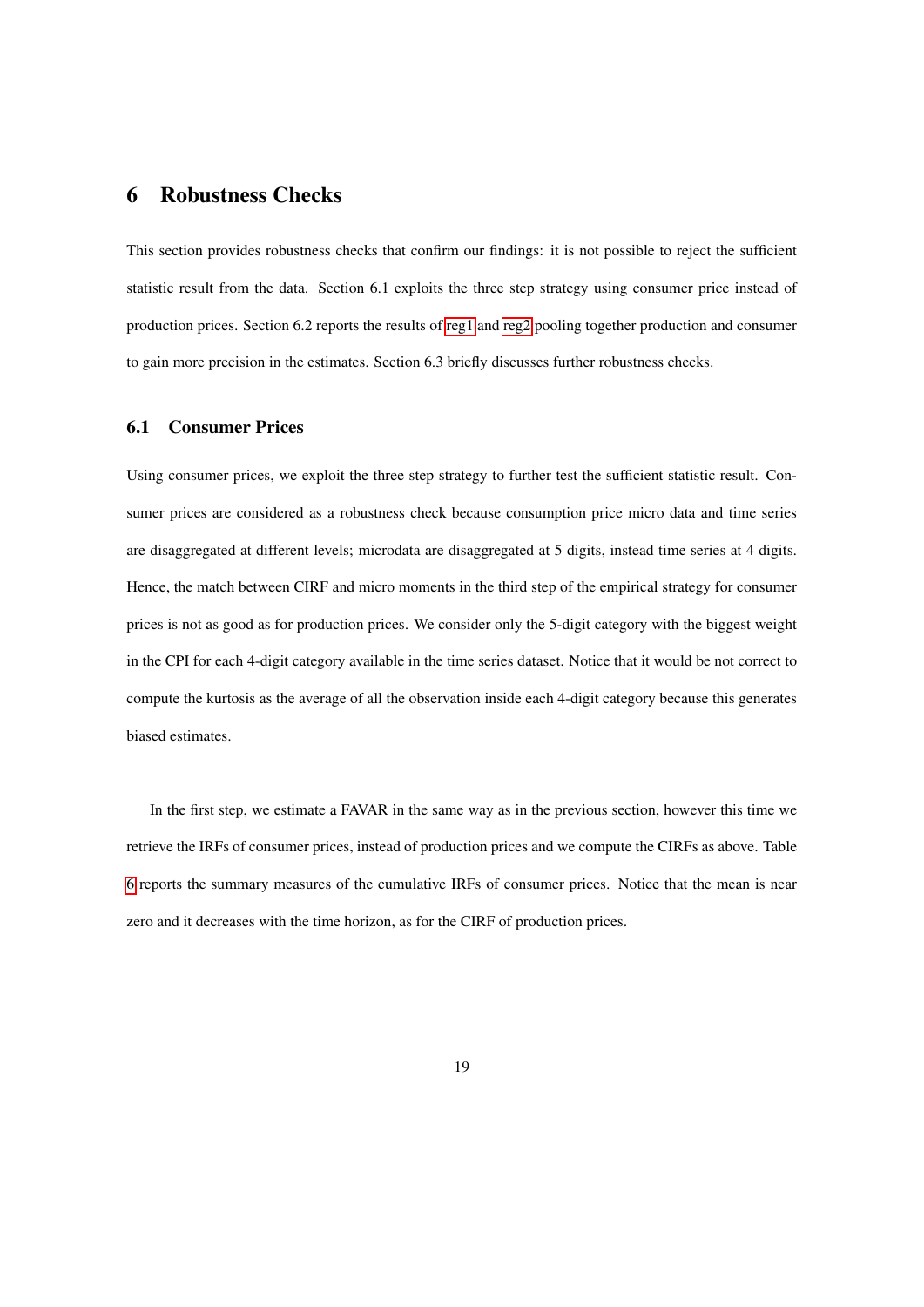<span id="page-22-0"></span>

|                        | Mean    | Std. Dev. | 50%     | 25%     | 75%  | 5%      | 95%  |
|------------------------|---------|-----------|---------|---------|------|---------|------|
| CIRE_CPL_6             | 0.00    | 0.02      | 0.00    | $-0.00$ | 0.01 | $-0.02$ | 0.03 |
| CIRF CPI 12            | 0.00    | 0.07      | 0.01    | $-0.01$ | 0.03 | $-0.07$ | 0.07 |
| CIRE CPI 18            | $-0.00$ | 0.15      | 0.02    | $-0.02$ | 0.05 | $-0.13$ | 0.11 |
| CIRE CPI 24            | $-0.02$ | 0.23      | 0.01    | $-0.03$ | 0.06 | $-0.19$ | 0.13 |
| CIRE CPL <sub>30</sub> | $-0.04$ | 0.30      | 0.00    | $-0.05$ | 0.05 | $-0.25$ | 0.15 |
| CIRE_CPL_36            | $-0.07$ | 0.36      | $-0.01$ | $-0.08$ | 0.05 | $-0.31$ | 0.17 |
| <b>Observations</b>    | 217     |           |         |         |      |         |      |

Table 6: CIRF of consumer prices: Summary measures

In the second step, as done for production prices, we compute the frequency and kurtosis of price changes, excluding price changes below 0.1% in absolute value and the top and bottom 1% of the overall distribution of price changes. Table [7](#page-23-0) provides the summary statistics of the estimated frequency and kurtosis of price changes. Notice that the mean of the frequency is around 11%, lower respect to the frequency of production prices. Moreover, the standard deviation of the frequency of consumer price is half with respect to the one of production prices. On the other hand, the mean of kurtosis is quite similar, but the standard deviation of the kurtosis is larger for consumer prices.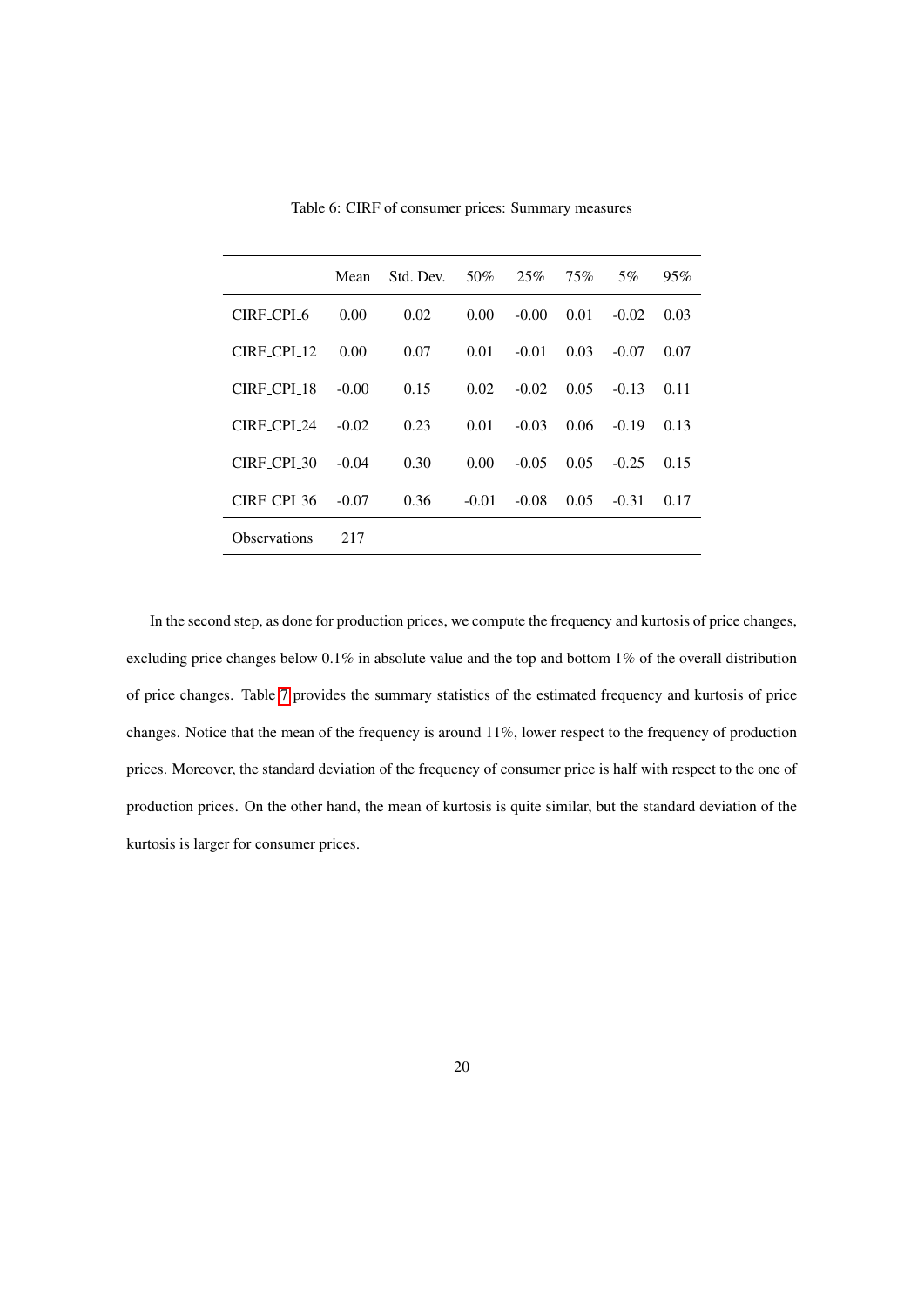|                     | Mean  | Std. Dev. 50% 25% 75% 5%         |                |      | 95%    |
|---------------------|-------|----------------------------------|----------------|------|--------|
| freq                | 10.75 | 10.51 8.95 4.08 14.58 1.80 24.26 |                |      |        |
| kurto               | 7.63  | 5.12                             | 6.78 4.65 8.88 | 3.00 | -16.51 |
| <b>Observations</b> | 2.17  |                                  |                |      |        |

<span id="page-23-0"></span>Table 7: Frequency and kurtosis of consumption prices: summary measure

The third step consists in estimating [reg1](#page-9-1) and [reg2](#page-10-0) using consumer prices. The results of [reg1](#page-9-1) and [reg2](#page-10-0) are reported in tables [8](#page-24-0) and [9,](#page-25-0) respectively. Table [8](#page-24-0) shows that as the time horizon increases it is not possible to reject the sufficient statistic results, the coefficient of the ratio is statistically significant different from zero. Moreover, table [8](#page-24-0) reports the estimated average elasticity,  $\eta$ , and an F-test under the null  $\eta = 1$ , as the sufficient statistic result predicts. However, the null can be rejected for any time horizon, the elasticity is lower to one, in contrast to our finding with production prices. Nevertheless, recall that for the sufficient statistic result firms are better represented by producers respect to retailers or consumers. Table [9](#page-25-0) reports the results of [reg2](#page-10-0) and it shows that both the coefficient of frequency and kurtosis increases in absolute value and in significance with the time horizon, in line with the sufficient statistic result and with the results obtained with producer prices. However, for consumer prices frequency is only statistically significant different from zero for long time horizon. On the other hand, kurtosis is always statistically different from zero. These results strengthen the validity of the sufficient statistic result. Moreover, table [9](#page-25-0) shows the results of an F-test under the null that the coefficient of kurtosis and frequency are the same in absolute value; the null can only be rejected for time horizons equal to 6 or 12 months.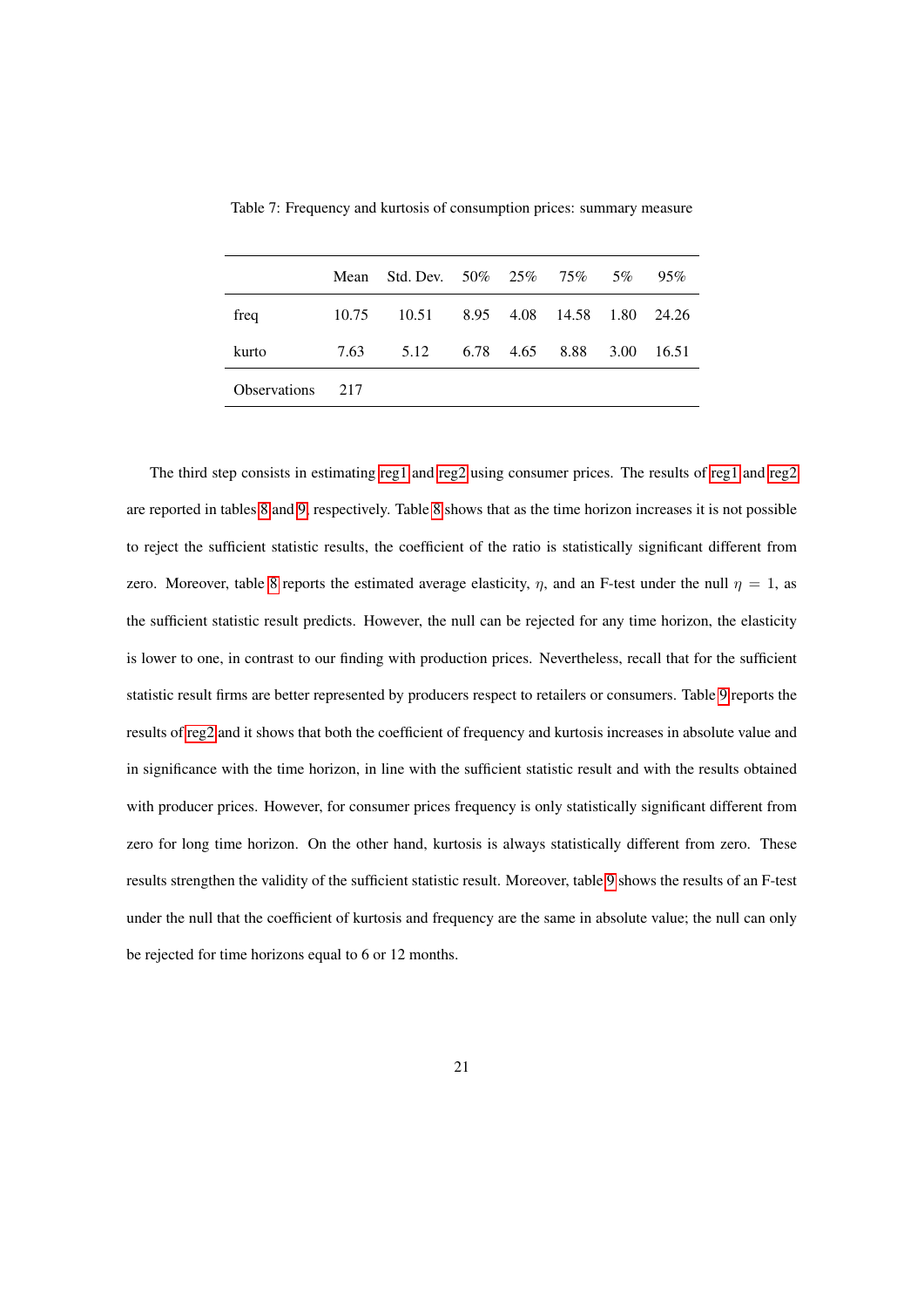|  |  | Table 8: Reg1 Consumer Prices |  |
|--|--|-------------------------------|--|
|--|--|-------------------------------|--|

<span id="page-24-0"></span>

| (1)<br>(2)<br>(3)<br>(4)<br>(5)<br>(6)<br>CIRF_CPI_6<br>CIRF_CPI_12<br>CIRF_CPI_18<br>CIRF_CPI_24<br>CIRF_CPL_30<br>$log\left(\frac{kurto}{freq}\right)$<br>0.00427<br>$0.0188*$<br>$0.0733**$<br>$0.104**$<br>$0.0425*$<br>$0.130**$<br>(0.00303)<br>(0.0106)<br>(0.0217)<br>(0.0345)<br>(0.0465)<br>(0.0567)<br>$0.00269**$<br>0.00558<br>0.00279<br>$-0.00951$<br>$-0.0273**$<br>$-0.0465***$<br>Constant<br>(0.00124)<br>(0.00375)<br>(0.00701)<br>(0.0105)<br>(0.0138)<br>(0.0165) |  |  |  |                         |
|-----------------------------------------------------------------------------------------------------------------------------------------------------------------------------------------------------------------------------------------------------------------------------------------------------------------------------------------------------------------------------------------------------------------------------------------------------------------------------------------|--|--|--|-------------------------|
|                                                                                                                                                                                                                                                                                                                                                                                                                                                                                         |  |  |  |                         |
|                                                                                                                                                                                                                                                                                                                                                                                                                                                                                         |  |  |  | CIRF <sub>-CPL-36</sub> |
|                                                                                                                                                                                                                                                                                                                                                                                                                                                                                         |  |  |  |                         |
|                                                                                                                                                                                                                                                                                                                                                                                                                                                                                         |  |  |  |                         |
|                                                                                                                                                                                                                                                                                                                                                                                                                                                                                         |  |  |  |                         |
|                                                                                                                                                                                                                                                                                                                                                                                                                                                                                         |  |  |  |                         |
|                                                                                                                                                                                                                                                                                                                                                                                                                                                                                         |  |  |  |                         |
|                                                                                                                                                                                                                                                                                                                                                                                                                                                                                         |  |  |  |                         |
| 217<br>217<br>Observations<br>217<br>217<br>217<br>217                                                                                                                                                                                                                                                                                                                                                                                                                                  |  |  |  |                         |
| $\mathbb{R}^2$<br>0.033<br>0.061<br>0.082<br>0.101<br>0.114<br>0.121                                                                                                                                                                                                                                                                                                                                                                                                                    |  |  |  |                         |
| 0.360<br>$-0.308$<br>$-0.998$<br>1.797<br>0.533<br>0.293<br>$\eta$                                                                                                                                                                                                                                                                                                                                                                                                                      |  |  |  |                         |
| 12.66<br>0.757<br>30.61<br>35.85<br>3.455<br>15.74<br>F-test $\eta$                                                                                                                                                                                                                                                                                                                                                                                                                     |  |  |  |                         |
| P-val F-test<br>8.85e-09<br>0.000460<br>0.385<br>9.88e-05<br>0.0644<br>9.14e-08                                                                                                                                                                                                                                                                                                                                                                                                         |  |  |  |                         |

\*\*\* p<0.01, \*\* p<0.05, \* p<0.1

**Note:**  $\eta$  is the average elasticity constructed as  $\eta = \hat{\beta} * mean \left( log \left( \frac{kurt}{freq} \right) \right) / mean(CIRF.n)$ .

F-test  $\eta$  reports the value of an F-test under the null  $\eta = 1$  and P-val F-test the p-value of the test.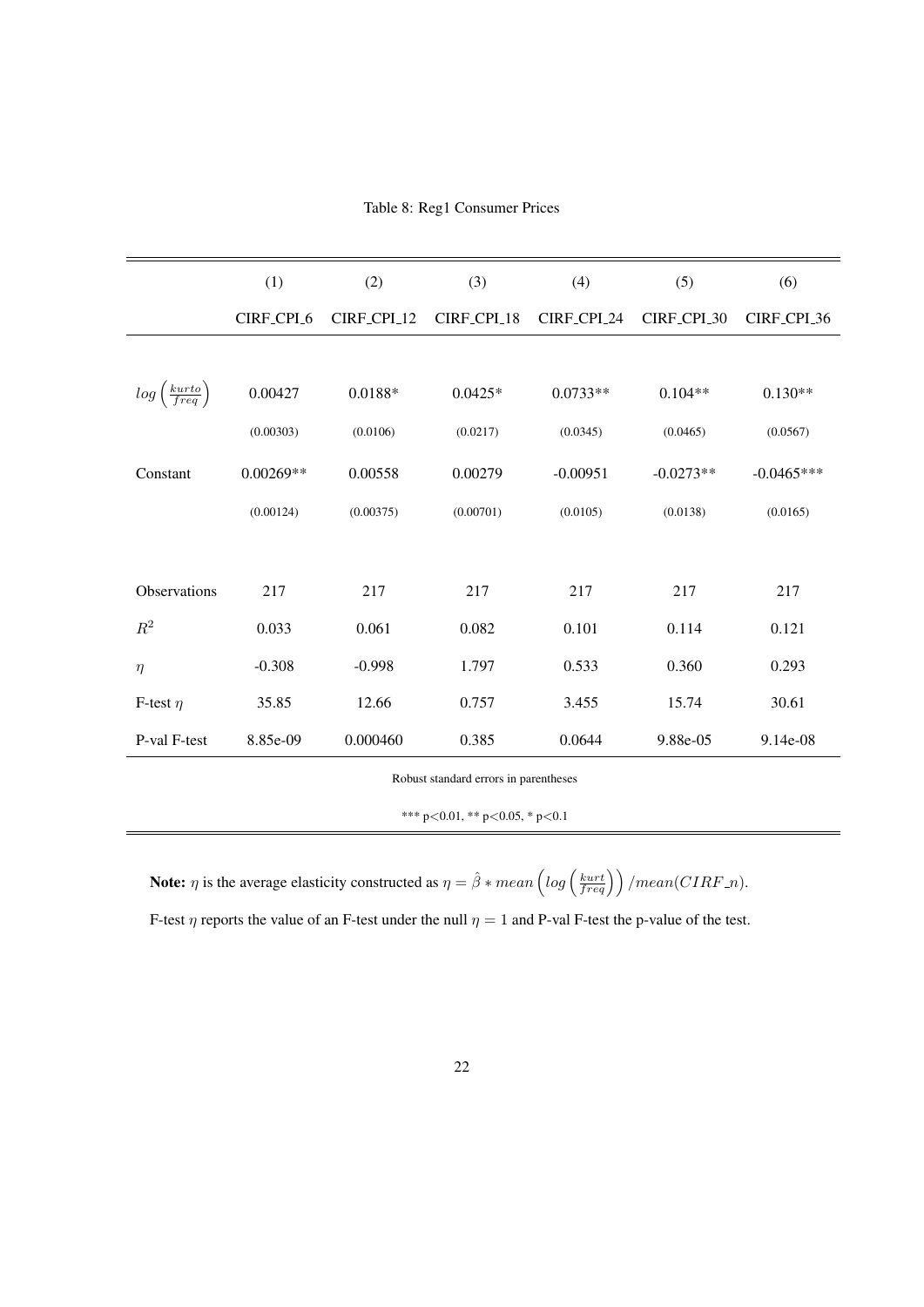|  |  | Table 9: Reg2 Consumer Prices |  |
|--|--|-------------------------------|--|
|--|--|-------------------------------|--|

<span id="page-25-0"></span>

|                | (1)          | (2)                     | (3)                                    | (4)         | (5)         | (6)                     |
|----------------|--------------|-------------------------|----------------------------------------|-------------|-------------|-------------------------|
|                | CIRF_CPI_6   | CIRF <sub>-CPI-12</sub> | CIRF_CPI_18                            | CIRF_CPI_24 | CIRF_CPI_30 | CIRF <sub>-CPL-36</sub> |
|                |              |                         |                                        |             |             |                         |
| log_freq       | $-0.00183$   | $-0.0143$               | $-0.0379$                              | $-0.0721*$  | $-0.107**$  | $-0.139**$              |
|                | (0.00362)    | (0.0125)                | (0.0255)                               | (0.0406)    | (0.0545)    | (0.0664)                |
| log_kurto      | $0.0110***$  | $0.0312***$             | $0.0552***$                            | $0.0768***$ | $0.0928***$ | $0.103**$               |
|                | (0.00262)    | (0.00836)               | (0.0162)                               | (0.0250)    | (0.0330)    | (0.0399)                |
| Constant       | $-0.0149***$ | $-0.0271$               | $-0.0307$                              | $-0.0187$   | 0.00106     | 0.0237                  |
|                | (0.00550)    | (0.0172)                | (0.0340)                               | (0.0538)    | (0.0729)    | (0.0899)                |
|                |              |                         |                                        |             |             |                         |
| Observations   | 217          | 217                     | 217                                    | 217         | 217         | 217                     |
| $\mathbb{R}^2$ | 0.064        | 0.071                   | 0.085                                  | 0.101       | 0.114       | 0.123                   |
| F-test         | 9.051        | 3.120                   | 0.839                                  | 0.0258      | 0.136       | 0.551                   |
| P-val F-test   | 0.00294      | 0.0788                  | 0.361                                  | 0.873       | 0.713       | 0.459                   |
|                |              |                         | Robust standard errors in parentheses  |             |             |                         |
|                |              |                         | *** $p<0.01$ , ** $p<0.05$ , * $p<0.1$ |             |             |                         |

Note: F-test reports the value of an F-test under the null  $-log\_freq = log\_kurto$  and P-val F-test the

p-value of the test.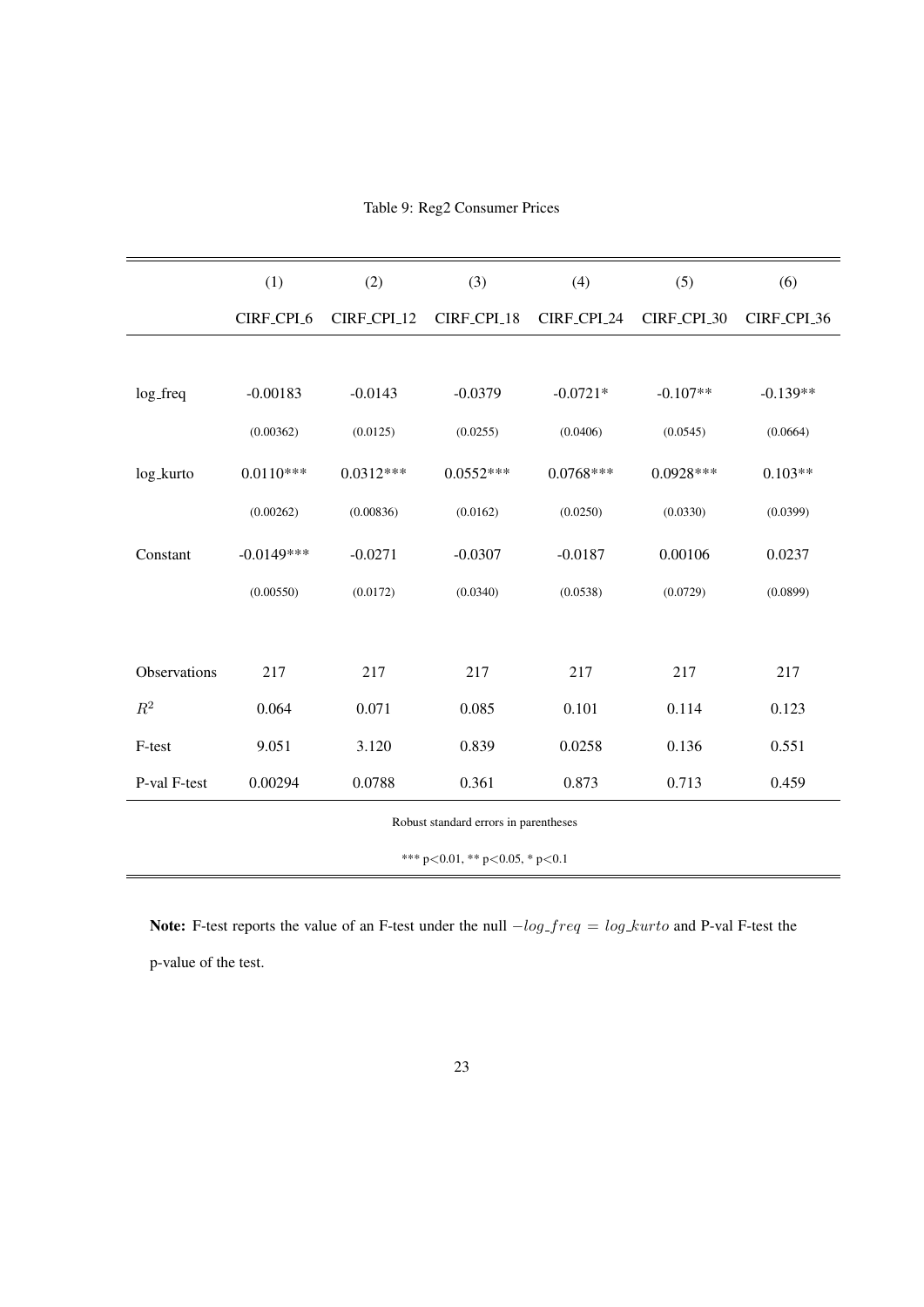#### 6.2 Pooled Data

To increase the number of observation and to obtain more precise estimates, we pooled together producer and consumer price data. We run the two baseline specifications, [reg1](#page-9-1) and [reg2,](#page-10-0) adding a dummy that takes value one for consumer prices. The results confirms our findings: the ratio, the frequency and the kurtosis are always statistically significant different from zero and with the appropriate sign. Appendix B provides a detailed discussion of these findings.

#### 6.3 Further robustness checks

Using producer prices, we explore other two robustness checks. The first one assume that the measurement error for kurtosis is bigger. Hence, we estimate the kurtosis excluding the top and bottom 5% of distribution of price changes in each category, instead of the 1% of the overall distribution. In the second robust checks, we exclude the top and bottom 1% of the CIRF of producer prices. In both the scenarios, our findings still holds even if they are weaken, since we are reducing the variability in our data. Overall, the sufficient statistic result still holds. Appendix B provides a detailed discussion of these results.

### 7 Conclusion

Our findings provide evidence on the sufficient statistic result for monetary shocks, namely that the effect of a monetary shock is completely pinned down by the ratio of kurtosis and frequency of price changes. Our empirical analysis shows that the ratio of kurtosis to frequency is positively and statistically significantly correlated with the response of price, the CIRF, as predicted by the sufficient statistic result, implying that a higher ratio leads to more price stickiness. The sufficient statistic result predicts also that the average elasticity of CIRF with respect to the ratio is equal to one; this hypothesis cannot be rejected in our baseline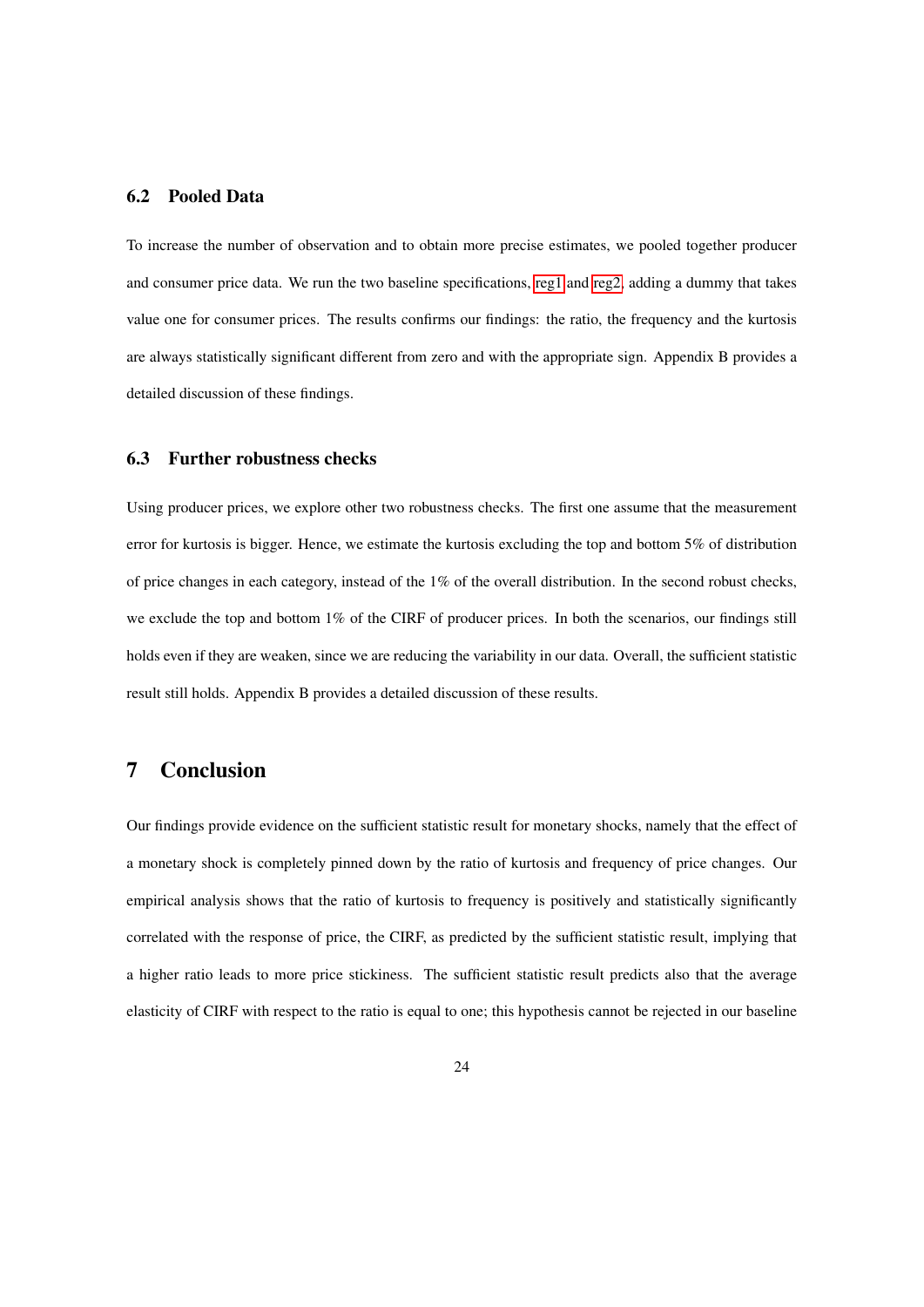specification. Moreover, the sufficient statistic result predicts that frequency and kurtosis are both important in explaining the propagation of monetary shocks and that they must have the same effect in magnitude. To test this result, we disentangle the effect of kurtosis and frequency of price changes regressing the CIRF over the frequency and the kurtosis. Our findings strengthen the evidence provided for the sufficient statistic result since the coefficients of frequency and kurtosis are statically significant from zero and with the expected sign; moreover, they are not statically different in magnitude. Moreover, we not only find that the kurtosis and the frequency are statistically relevant in explaining the propagation of monetary shocks, but also that other moments, as mean and skewness of price changes, are irrelevant and do not further information in capturing the effects of monetary shocks. Moreover, our findings are robust to different specifications.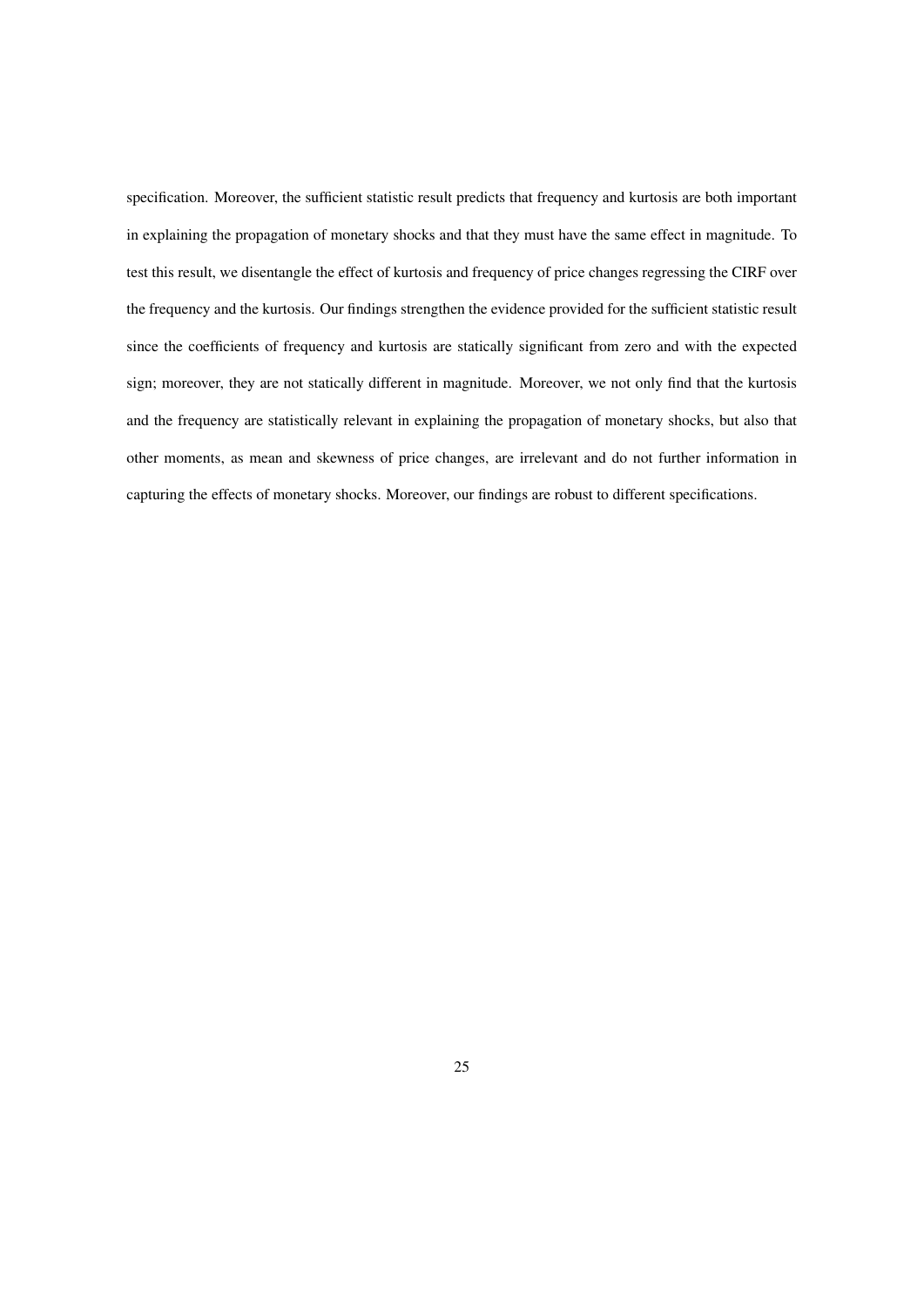## References

- <span id="page-28-7"></span>ALVAREZ, FERNANDO, & LIPPI, FRANCESCO. 2014. Price setting with menu cost for multiproduct firms. *Econometrica*, 82(1), 89–135.
- <span id="page-28-6"></span>ALVAREZ, FERNANDO, LE BIHAN, HERVE, & LIPPI, FRANCESCO. 2016. The real effects of monetary shocks in sticky price models: a sufficient statistic approach. *American Economic Review*, 106(10), 2817–51.
- <span id="page-28-0"></span>ALVAREZ, FERNANDO, LIPPI, FRANCESCO, & OSKOLKOV, ALEKSEI. 2020. The Macroeconomics of Sticky Prices with Generalized Hazard Functions.
- <span id="page-28-2"></span>BERNANKE, BEN S, BOIVIN, JEAN, & ELIASZ, PIOTR. 2005. Measuring the effects of monetary policy: a factor-augmented vector autoregressive (FAVAR) approach. *The Quarterly journal of economics*, 120(1), 387–422.
- <span id="page-28-3"></span>BOIVIN, JEAN, GIANNONI, MARC P, & MIHOV, ILIAN. 2009. Sticky prices and monetary policy: Evidence from disaggregated US data. *American economic review*, 99(1), 350–84.
- <span id="page-28-1"></span>CALVO, GUILLERMO A. 1983. Staggered prices in a utility-maximizing framework. *Journal of monetary Economics*, 12(3), 383–398.
- <span id="page-28-5"></span>CAVALLO, ALBERTO. 2018. Scraped data and sticky prices. *Review of Economics and Statistics*, 100(1), 105–119.
- <span id="page-28-4"></span>CHRISTIANO, LAWRENCE J, EICHENBAUM, MARTIN, & EVANS, CHARLES L. 1999. Monetary policy shocks: What have we learned and to what end? *Handbook of macroeconomics*, 1, 65–148.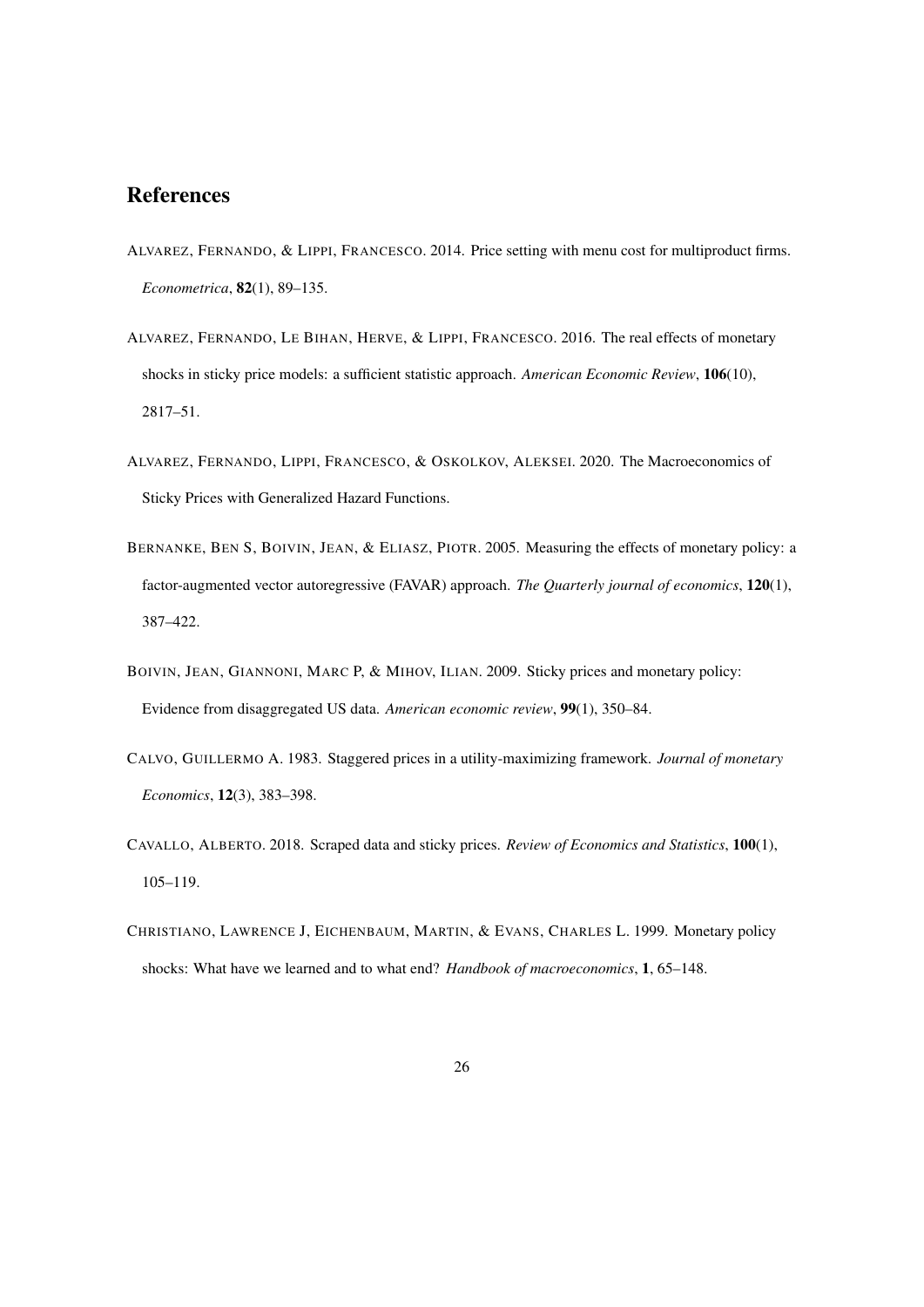- <span id="page-29-2"></span>DOTSEY, MICHAEL, & WOLMAN, ALEXANDER L. 2020. Investigating Nonneutrality in a State-Dependent Pricing Model with Firm-Level Productivity Shocks. *International Economic Review*, 61(1), 159–188.
- <span id="page-29-0"></span>GOLOSOV, MIKHAIL, & LUCAS JR, ROBERT E. 2007. Menu costs and Phillips curves. *Journal of Political Economy*, 115(2), 171–199.
- <span id="page-29-5"></span>KLENOW, PETER J, & MALIN, BENJAMIN A. 2010. Microeconomic evidence on price-setting. *Pages 231–284 of: Handbook of monetary economics*, vol. 3. Elsevier.
- <span id="page-29-1"></span>NAKAMURA, EMI, & STEINSSON, JON. 2010. Monetary non-neutrality in a multisector menu cost model. *The Quarterly journal of economics*, 125(3), 961–1013.

<span id="page-29-4"></span><span id="page-29-3"></span>REIS, RICARDO. 2006. Inattentive producers. *The Review of Economic Studies*, 73(3), 793–821.

- SIMS, CHRISTOPHER A. 1980. Macroeconomics and reality. *Econometrica: journal of the Econometric Society*, 1–48.
- <span id="page-29-8"></span>STOCK, JAMES H, & WATSON, MARK W. 1999. Forecasting inflation. *Journal of Monetary Economics*, 44(2), 293–335.
- <span id="page-29-7"></span>STOCK, JAMES H, & WATSON, MARK W. 2002. Macroeconomic forecasting using diffusion indexes. *Journal of Business & Economic Statistics*, 20(2), 147–162.
- <span id="page-29-6"></span>STOCK, JAMES H, & WATSON, MARK W. 2016. Dynamic factor models, factor-augmented vector autoregressions, and structural vector autoregressions in macroeconomics. *Pages 415–525 of: Handbook of macroeconomics*, vol. 2. Elsevier.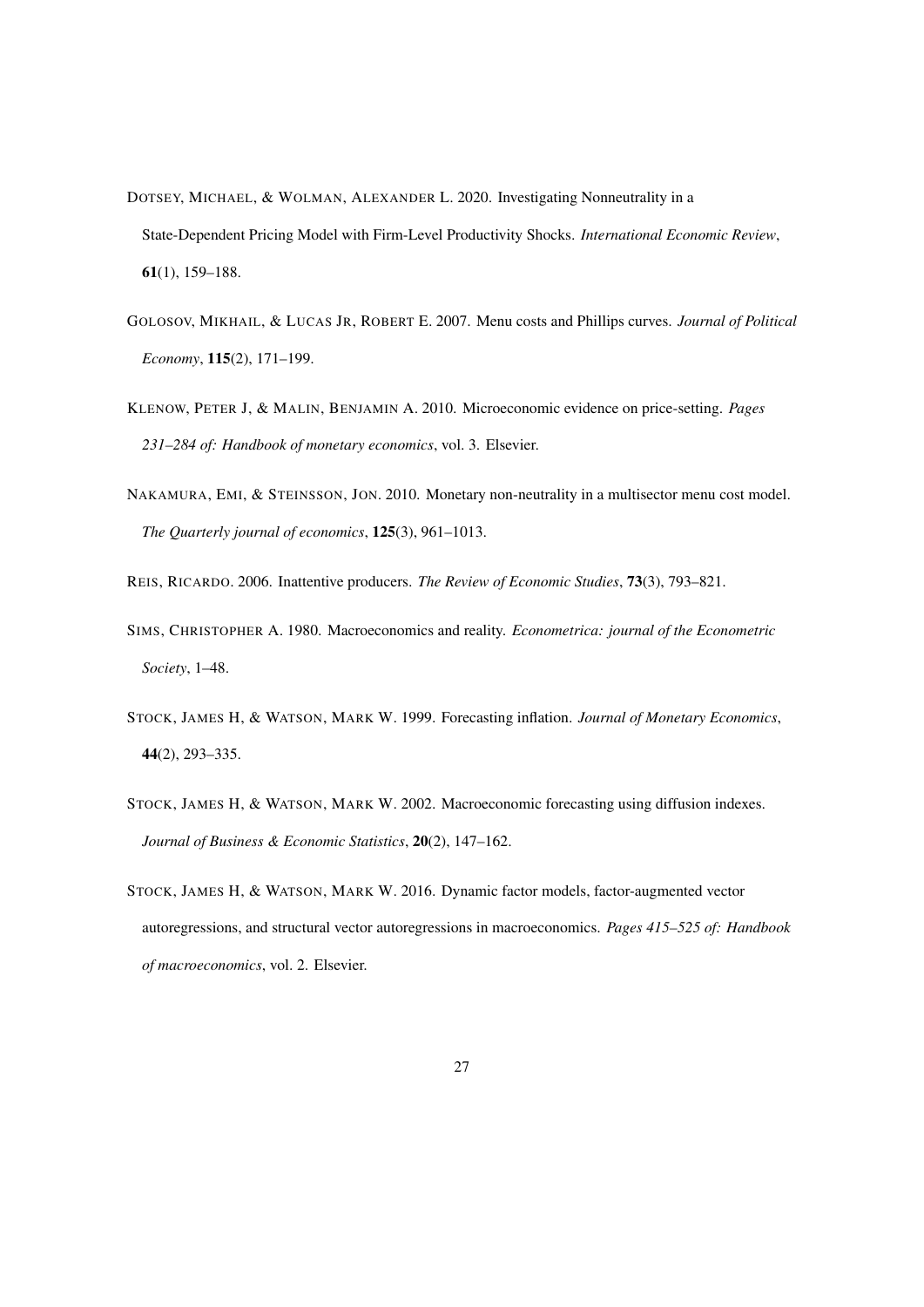# Appendix A: FAVAR Theory

The Factor Augmented Vector Autoregression (FAVAR) was originally developed by [Bernanke](#page-28-2) *et al.* [\(2005\)](#page-28-2) and by [Boivin](#page-28-3) *et al.* [\(2009\)](#page-28-3). [Stock & Watson](#page-29-6) [\(2016\)](#page-29-6) provide also a clear explanation of the model.

Let  $Y_t$  be a vector of observable economic variables with dimension M x 1,  $M \geq 1$ , and let  $F_t$  be a vector of unobserved factors with dimension  $K \times 1, K \geq 1$ . Assume that the dynamics of the economy is driven by  $(Y_t', F_t')$  which follows the transition equation:

<span id="page-30-0"></span>
$$
\begin{bmatrix} F_t \\ Y_t \end{bmatrix} = \Phi(L) \begin{bmatrix} F_{t-1} \\ Y_{t-1} \end{bmatrix} + v_t
$$
 (2)

where  $\Phi(L)$  is a lag polynomial of finite order and  $v_t$  is an error term with zero mean and covariance matrix Q. Equation [2](#page-30-0) looks like a VAR, but remind that  $F_t$  is unobserved and, thus, we cannot directly estimate equation [2.](#page-30-0) However, the factors  $F_t$  are interpreted as representing forces that potentially affect many economic variables from which we can estimate the factors. Indeed, assume that a large number of time series  $X_t$ , called informational time series, are related to the observed variables  $Y_t$  and to the unobservable factors  $F_t$ by the following equation:

<span id="page-30-2"></span>
$$
X_t = \Lambda F_t^+ + e_t \tag{3}
$$

where  $F_t^+ \equiv [F_t Y_t]'$  and  $e_t$  is a vector N x 1 of error terms with zero mean<sup>[3](#page-30-1)</sup>. Notice that the number of informational time series,  $N$ , must be large which means  $N$  is much greater respect to the number of variables that drives the economy ( $F_t$  and  $Y_t$ ), i.e.  $N > K + M$ , and potentially N can be bigger than the time period under consideration,  $T$ . Moreover, notice that  $F_t$  can always capture arbitrary lags of fundamental factors,

<span id="page-30-1"></span><sup>&</sup>lt;sup>3</sup>If factors are estimated using a principal components analysis, errors can display a small amount of cross-correlation that must vanish as  $N$  goes to infinity. See [Stock & Watson](#page-29-7) [\(2002\)](#page-29-7) for a detailed discussion.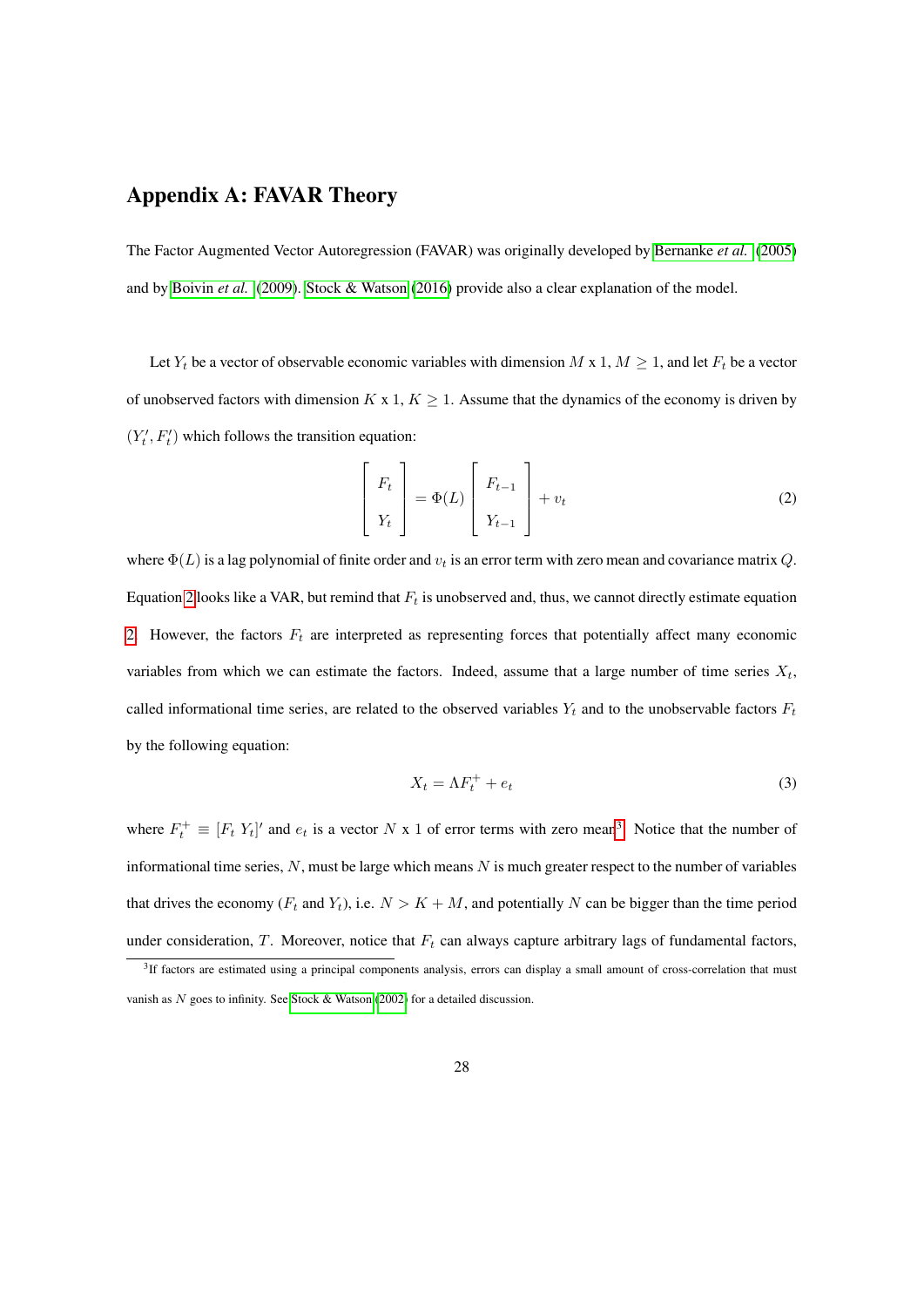thus it is not restrictive to assume that  $X_t$  depends only on the current values of the factors<sup>[4](#page-31-0)</sup>.

Under the above assumptions, it is possible to estimate the model, using a two-step approach<sup>[5](#page-31-1)</sup>: in the first step, the common factors are estimated extracting the first K principal components,  $\hat{C}^{(0)}$ , from the information variables,  $X_t$ . Indeed, as shown by [Stock & Watson](#page-29-7) [\(2002\)](#page-29-7), for N large enough and if the number of principal components used are at least as the true number of factors, the principal components of  $X_t$  span the space generated by the factors  $F_t$  and the observable variables  $Y_t$ ; thus, the principal components represent independent but arbitrary linear combinations of  $F_t$  and  $Y_t$ . However, we want that these combinations do not depend on  $Y_t$  and that they are only independent combinations of the factors. For this reason, the factors are precisely estimated as follow. Regress  $X_t$  on  $\hat{C}^{(0)}$  and  $Y_t$  to obtain  $\hat{B}_r^{(0)}$ , the coefficient of  $Y_t$ . After compute  $\tilde{X}_t^{(0)} = X_t - \hat{B}_r^{(0)} Y_t$  and estimate  $\hat{C}^{(1)}$  as the first K principal components of  $\tilde{X}_t^{(0)}$ . Iterate until convergence of  $\hat{B}_r^{(i)}$  to obtain the desired estimated factors,  $\hat{F}_t$ . The second step consists in estimating equation [2](#page-30-0) as a structural VAR<sup>[6](#page-31-2)</sup>, replacing  $F_t$  with  $\hat{F}_t$ . Indeed, we can rewrite equation [2](#page-30-0) as

<span id="page-31-3"></span>
$$
\hat{F}_t^+ = \Phi(L)\hat{F}_{t-1}^+ + v_t \tag{4}
$$

where  $\hat{F}_t^+ \equiv [\hat{F}_t Y_t]'$ . Assuming  $v_t = H \epsilon_t$ , it is clear that equation [4](#page-31-3) can be treated as a structural VAR. We are left with only one open question: how is it possible to estimate the IRFs of  $X_t$ ? Consider again equation [4](#page-31-3) and assume that the MA representation exists. Denoting the MA coefficient with  $\Psi(L)$ , we obtain

<span id="page-31-4"></span>
$$
\hat{F}_t^+ = \Psi(L)H\epsilon_t \tag{5}
$$

Moreover, using  $\hat{F}_t$ <sup>+</sup> instead of  $F_t^+$  in equation [3](#page-30-2) and replacing in this equation equation [5,](#page-31-4) we get

<span id="page-31-5"></span>
$$
X_t = \Lambda \Psi(L)^{-1} H \epsilon_t + e_t \tag{6}
$$

<span id="page-31-1"></span><span id="page-31-0"></span><sup>4</sup>For this reason [Stock & Watson](#page-29-8) [\(1999\)](#page-29-8) refer to equation [3](#page-30-2) as a dynamic factor model.

<span id="page-31-2"></span><sup>5</sup>The model can be estimated also using a single-step Bayesian likelihood approach.

<sup>&</sup>lt;sup>6</sup>In our application, we estimate the structural VAR using a Cholesky decomposition. However, any other approach can be used.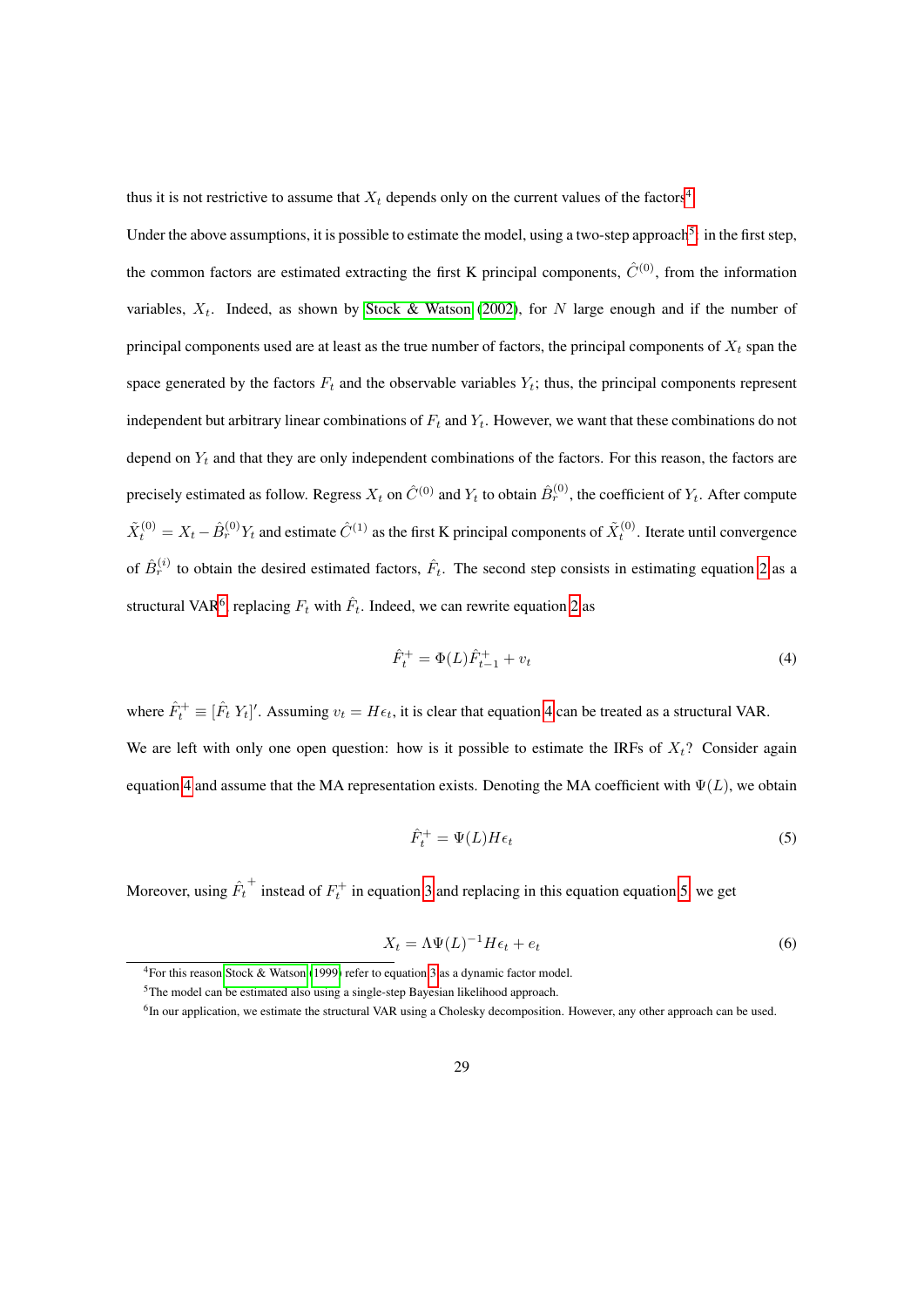Equation [6](#page-31-5) links the information variables,  $X_t$ , to the shocks and provides the theoretical framework to retrieve the IRFs of  $X_t$ . However, in practice, the IRFs of  $X_t$  are not estimated using the MA representation and, thus, equation [6.](#page-31-5) Indeed, let  $\widehat{IRF(A)}$  be the estimated IRFs of the time series  $A_t$  to a given shock. The IRFs of  $X_t$  is calculated as

$$
\widehat{IRF(X)} = \widehat{\beta} * \widehat{IRF(\widehat{F}^+)}\tag{7}
$$

where  $\widehat{IRF(\hat{F}^+)}$  is the VAR estimated IRF of  $\hat{F}^+_t$  and  $\hat{\beta}$  is the estimated coefficient of the regression of  $X_t$ on  $\hat{F}^+_t$ .

### Appendix B: Robustness Checks for production prices

In this section, we provide various robustness checks for producer prices to establish the validity of our findings. If not specified, the measures for CIRF, kurtosis and frequency used are the same of section 5.

Table [10](#page-34-0) and table [11](#page-35-0) report the results of [reg1](#page-9-1) and [reg2,](#page-10-0) respectively, using a different measure of kurtosis. The kurtosis is estimated excluding the top and bottom 5% of the distribution of price changes in each category and price changes below 0.1% in absolute value. Notice that this alternative measure of kurtosis generates values much lower respect with our baseline specification and reduces the variability of the kurtosis, this attenuates our findings. The results in table [10](#page-34-0) are very similar to our baseline specification, table [3,](#page-17-0) the coefficient of the ratio is positive and statistically significant from zero. However, it is possible to reject the null that the elasticity is equal to one in any specification. Table [11](#page-35-0) shows that the frequency is negative and statistically significant from zero, as in table [3.](#page-17-0) However, the kurtosis is positive and not statistically significant different from zero. Recall that this alternative measure measure of kurtosis reduces a lot the variability of kurtosis in our data and this can lead to a non-significant coefficient. Anyway, it is not possible to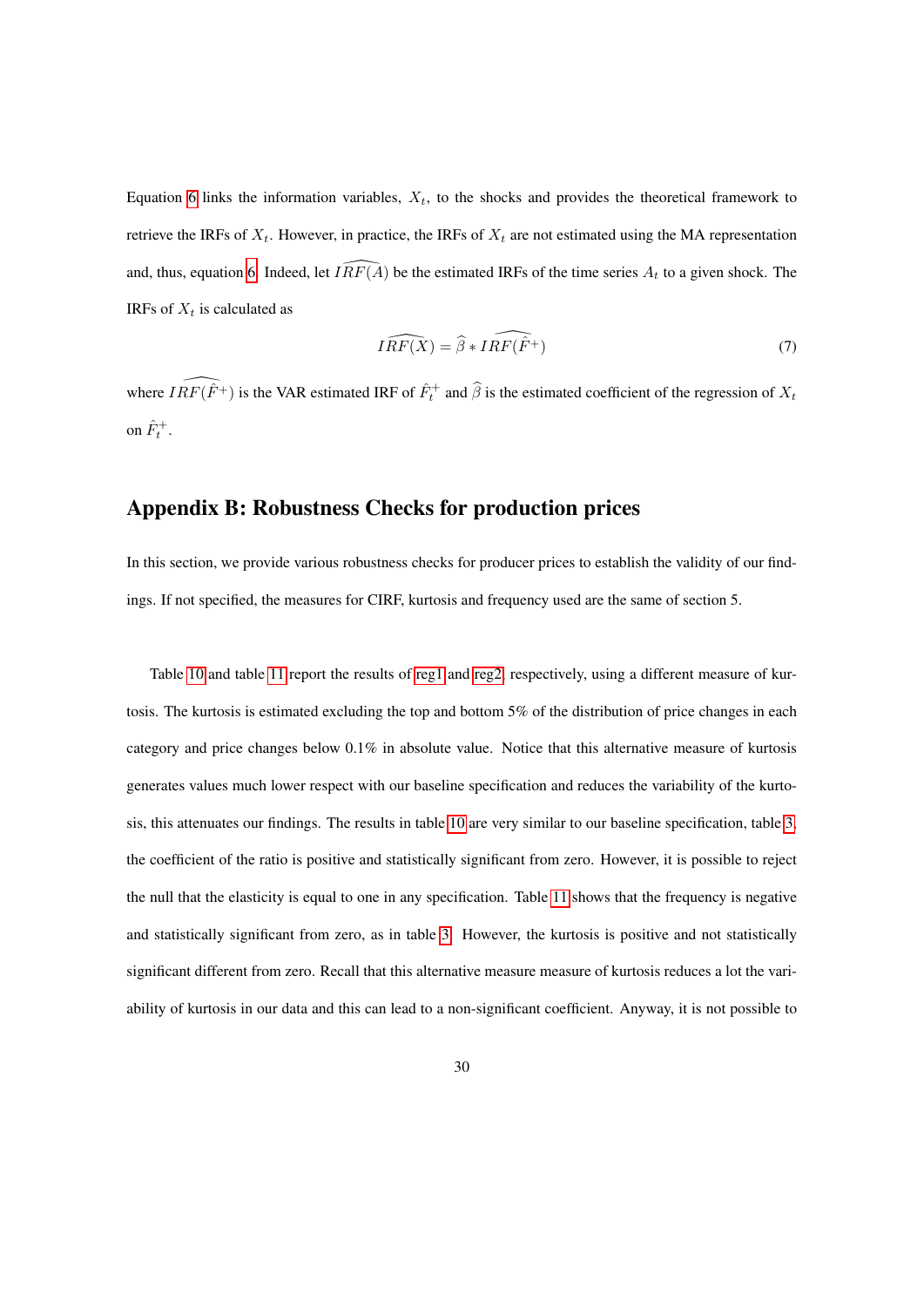reject the null that the frequency and the kurtosis have the same effect in magnitude.

Table [12](#page-36-0) and table [13](#page-37-0) report the results of [reg1](#page-9-1) and [reg2,](#page-10-0) respectively, excluding the top and bottom  $1\%$ of the production prices CIRFs. Table [12](#page-36-0) confirms the findings in table [3,](#page-17-0) the ratio is positive and statistically significant different from zero and it is not possible to reject the null that the elasticity is equal to one. Table [13](#page-37-0) shows that the results for the frequency still hold and that the kurtosis is statistically significant from zero for long horizons. Moreover, it is not possible to reject the null that both coefficient are equal in magnitude.

Table [14](#page-38-0) and table [15](#page-39-0) report the results of [reg1](#page-9-1) and [reg2,](#page-10-0) respectively, including together the CIRF of production and consumer prices and adding a dummy for consumer price as dependent variable (dummy cpi). This specification has the advantage to have an higher number of observations. Both tables confirm exactly our findings, all the coefficient are always statistically significant from zero and with the appropriate sign. Moreover, it is not possible to reject the null that frequency and kurtosis have the same effect in magnitude. However, for some time horizon it is possible to reject the nulla that the elasticity is equal to one.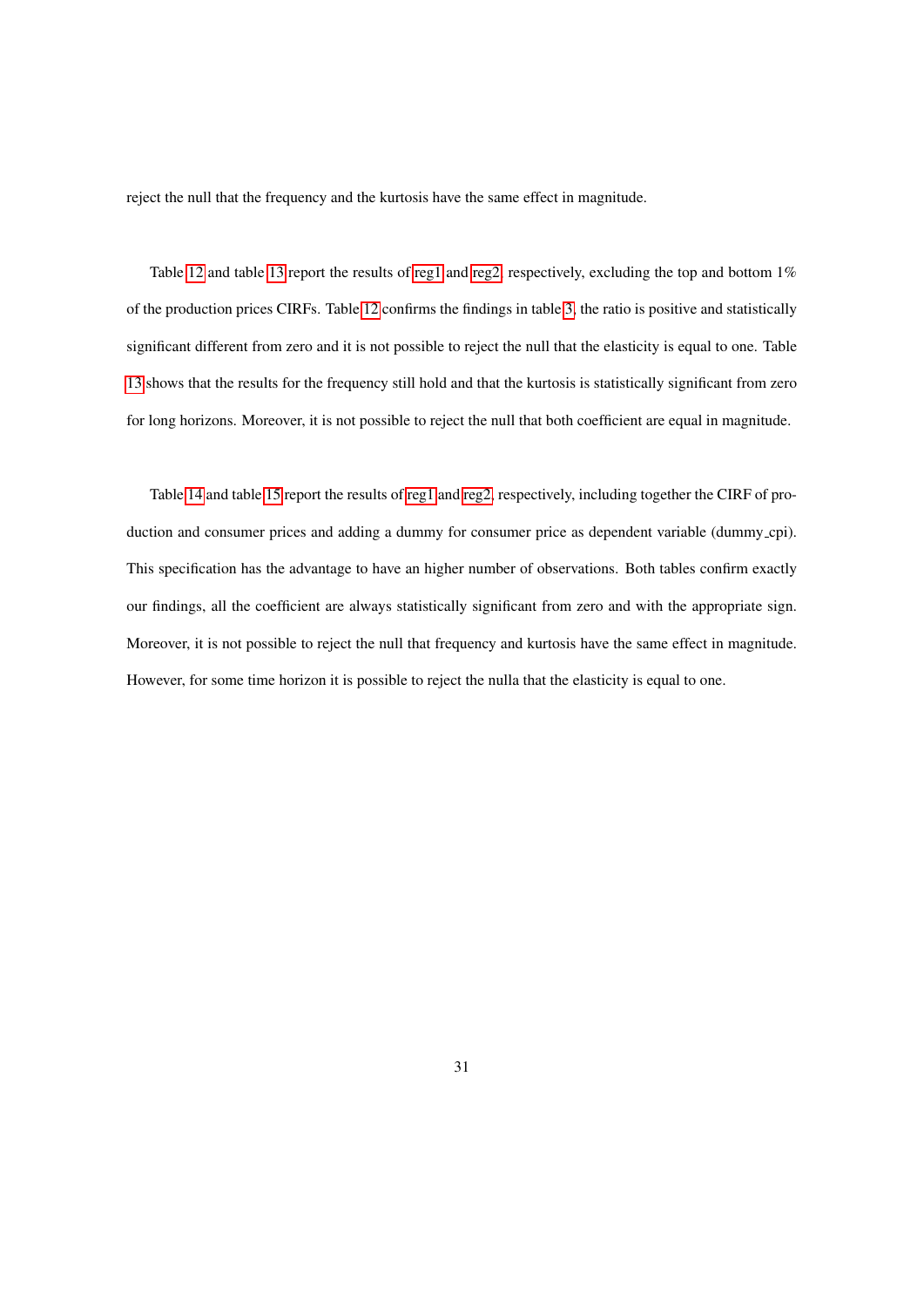<span id="page-34-0"></span>

|                                      | (1)        | (2)         | (3)         | (4)         | (5)         | (6)         |
|--------------------------------------|------------|-------------|-------------|-------------|-------------|-------------|
|                                      | CIRF_PPI_6 | CIRF_PPI_12 | CIRF_PPI_18 | CIRF_PPI_24 | CIRF_PPI_30 | CIRF_PPI_36 |
|                                      |            |             |             |             |             |             |
| $log\left(\frac{kurto}{freq}\right)$ | $0.0196**$ | $0.0729***$ | $0.153***$  | $0.248***$  | $0.336***$  | $0.412***$  |
|                                      | (0.00861)  | (0.0264)    | (0.0503)    | (0.0751)    | (0.0973)    | (0.117)     |
| Constant                             | $0.0237**$ | $0.0753***$ | $0.144***$  | $0.212**$   | $0.269**$   | $0.316**$   |
|                                      | (0.00929)  | (0.0285)    | (0.0543)    | (0.0812)    | (0.105)     | (0.126)     |
|                                      |            |             |             |             |             |             |
| Observations                         | 119        | 119         | 119         | 119         | 119         | 119         |
| $\mathbb{R}^2$                       | 0.094      | 0.135       | 0.163       | 0.194       | 0.215       | 0.228       |
| $\eta$                               | 8.040      | 3.990       | 3.142       | 2.649       | 2.396       | 2.268       |
| F-test $\eta$                        | 3.964      | 4.276       | 4.300       | 4.217       | 4.054       | 3.901       |
| P-val F-test                         | 0.0488     | 0.0409      | 0.0403      | 0.0423      | 0.0463      | 0.0506      |

#### Table 10: Production prices: Reg1 using a different measure of kurtosis

Robust standard errors in parentheses

\*\*\* p<0.01, \*\* p<0.05, \* p<0.1

**Note:**  $\eta$  is the average elasticity constructed as  $\eta = \hat{\beta} * mean \left( log \left( \frac{kurt}{freq} \right) \right) / mean(CIRF.n)$ .

F-test  $\eta$  reports the value of an F-test under the null  $\eta = 1$  and P-val F-test the p-value of the test.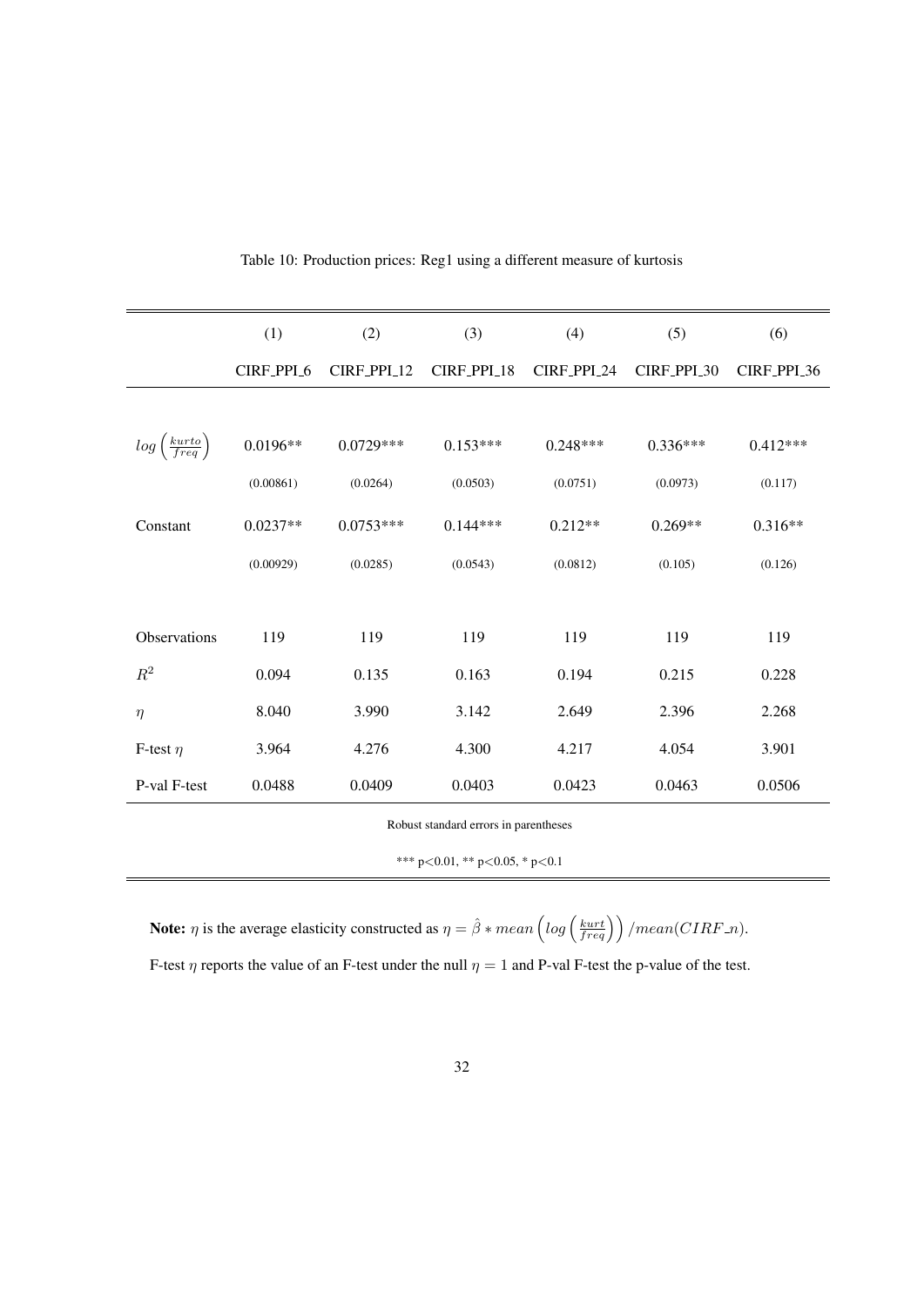<span id="page-35-0"></span>

|                | (1)         | (2)         | (3)         | (4)         | (5)         | (6)         |
|----------------|-------------|-------------|-------------|-------------|-------------|-------------|
|                | CIRF_PPI_6  | CIRF_PPI_12 | CIRF_PPI_18 | CIRF_PPI_24 | CIRF_PPI_30 | CIRF_PPI_36 |
|                |             |             |             |             |             |             |
| log_freq       | $-0.0242**$ | $-0.0860**$ | $-0.178**$  | $-0.283***$ | $-0.380***$ | $-0.464***$ |
|                | (0.0117)    | (0.0362)    | (0.0695)    | (0.105)     | (0.136)     | (0.164)     |
| log_kurto      | 0.00239     | 0.0239      | 0.0617      | 0.116       | 0.171       | 0.215       |
|                | (0.0111)    | (0.0354)    | (0.0689)    | (0.104)     | (0.136)     | (0.163)     |
| Constant       | 0.0569      | 0.170       | 0.320       | 0.466       | 0.588       | 0.696       |
|                | (0.0363)    | (0.114)     | (0.220)     | (0.334)     | (0.437)     | (0.527)     |
|                |             |             |             |             |             |             |
| Observations   | 119         | 119         | 119         | 119         | 119         | 119         |
| $\mathbb{R}^2$ | 0.101       | 0.141       | 0.169       | 0.199       | 0.221       | 0.234       |
| F-test         | 1.303       | 1.056       | 0.967       | 0.864       | 0.792       | 0.771       |
| P-val F-test   | 0.256       | 0.306       | 0.327       | 0.355       | 0.375       | 0.382       |

| Table 11: Production prices: Reg2 using a different measure of kurtosis |  |  |  |  |  |  |
|-------------------------------------------------------------------------|--|--|--|--|--|--|
|-------------------------------------------------------------------------|--|--|--|--|--|--|

\*\*\* p<0.01, \*\* p<0.05, \* p<0.1

Note: F-test reports the value of an F-test under the null  $-log\_freq = log\_kurto$  and P-val F-test the p-value of the test.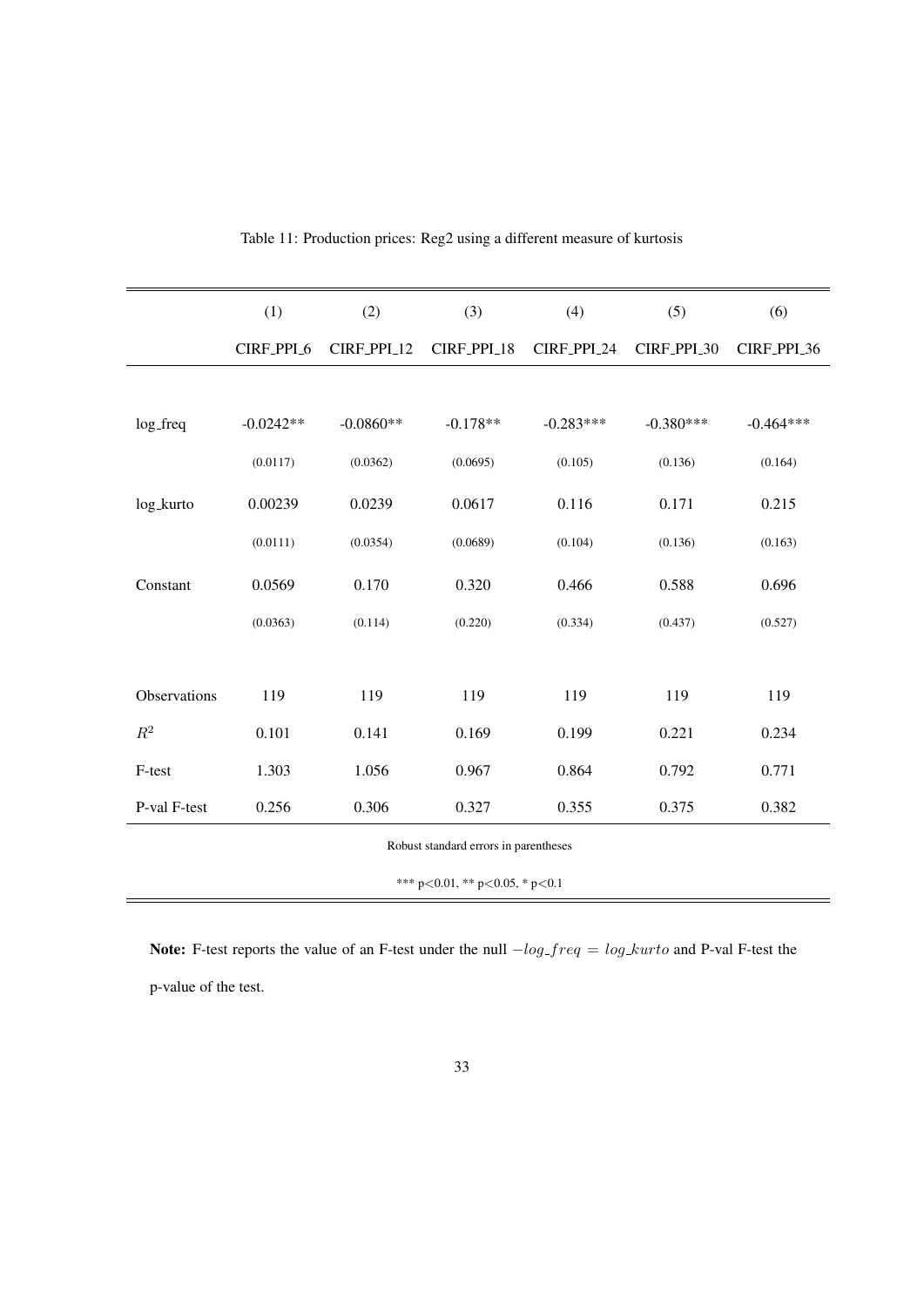<span id="page-36-0"></span>

|                                      | (1)         | (2)         | (3)         | (4)         | (5)         | (6)         |
|--------------------------------------|-------------|-------------|-------------|-------------|-------------|-------------|
|                                      | CIRF_PPL_6  | CIRF_PPI_12 | CIRF_PPI_18 | CIRF_PPI_24 | CIRF_PPI_30 | CIRF_PPI_36 |
| $log\left(\frac{kurto}{freq}\right)$ | $0.0224**$  | $0.0846***$ | $0.136***$  | $0.219***$  | $0.280***$  | $0.342***$  |
|                                      | (0.00979)   | (0.0302)    | (0.0436)    | (0.0634)    | (0.0812)    | (0.0956)    |
| Constant                             | $0.0141***$ | $0.0392***$ | $0.0364*$   | 0.0384      | 0.0272      | 0.0190      |
|                                      | (0.00439)   | (0.0141)    | (0.0219)    | (0.0324)    | (0.0426)    | (0.0506)    |
|                                      |             |             |             |             |             |             |
| Observations                         | 117         | 117         | 117         | 117         | 117         | 117         |
| $R^2$                                | 0.160       | 0.221       | 0.145       | 0.175       | 0.176       | 0.190       |
| $\eta$                               | 9.382       | 2.972       | 1.657       | 1.359       | 1.173       | 1.098       |
| F-test $\eta$                        | 4.185       | 3.450       | 1.539       | 0.833       | 0.259       | 0.102       |
| P-val F-test                         | 0.0431      | 0.0658      | 0.217       | 0.363       | 0.611       | 0.751       |

Table 12: Production prices: Reg1 eliminating top and bottom 1% of CIRFs

\*\*\* p<0.01, \*\* p<0.05, \* p<0.1

**Note:**  $\eta$  is the average elasticity constructed as  $\eta = \hat{\beta} * mean \left( log \left( \frac{kurt}{freq} \right) \right) / mean(CIRF.n)$ . F-test  $\eta$  reports the value of an F-test under the null  $\eta = 1$  and P-val F-test the p-value of the test.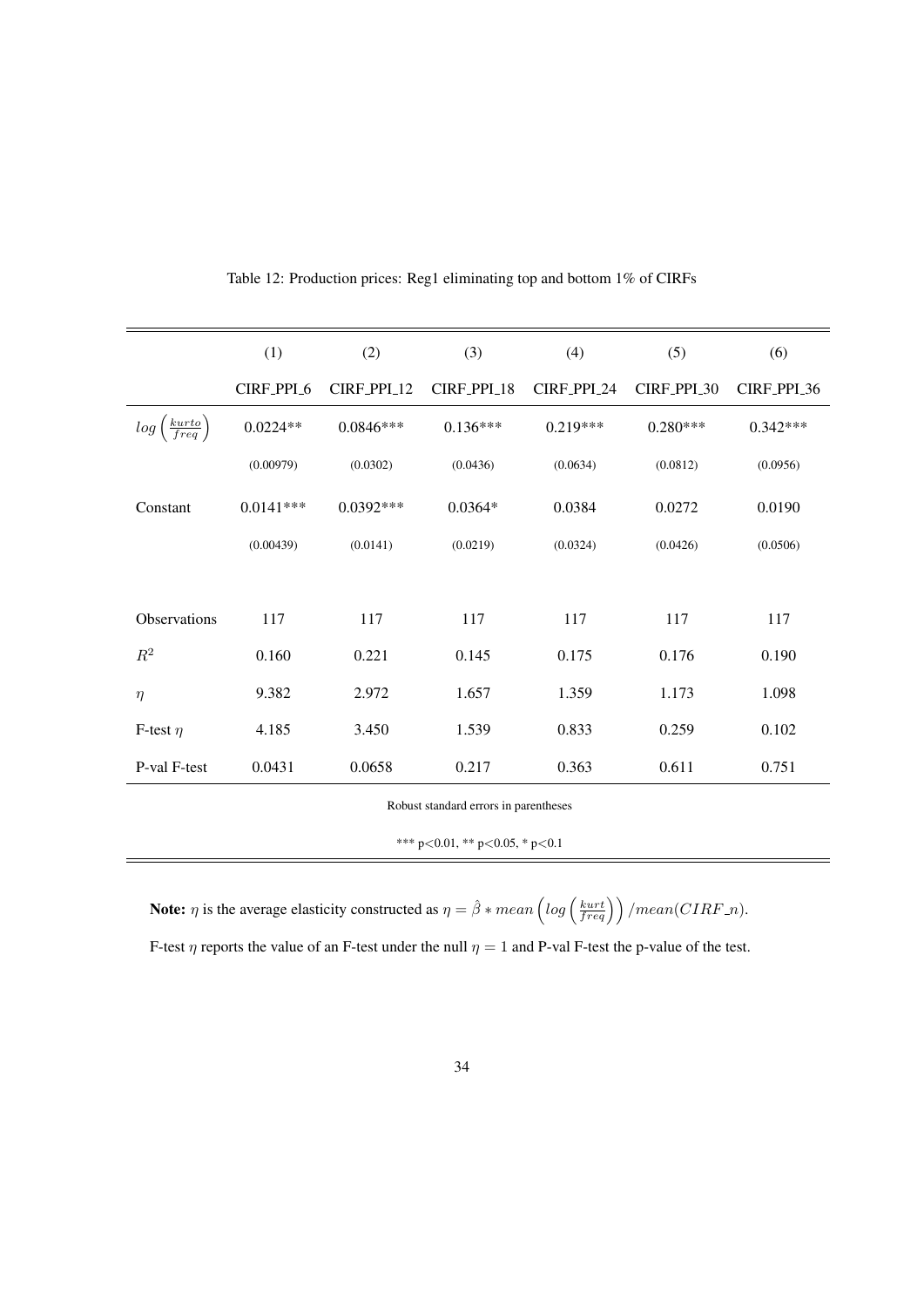<span id="page-37-0"></span>

|                                                                 | (1)         | (2)          | (3)         | (4)         | (5)         | (6)         |  |  |
|-----------------------------------------------------------------|-------------|--------------|-------------|-------------|-------------|-------------|--|--|
|                                                                 | CIRF_PPI_6  | CIRF_PPI_12  | CIRF_PPI_18 | CIRF_PPI_24 | CIRF_PPI_30 | CIRF_PPI_36 |  |  |
| log_freq                                                        | $-0.0258**$ | $-0.0977***$ | $-0.151***$ | $-0.241***$ | $-0.305***$ | $-0.373***$ |  |  |
|                                                                 | (0.0109)    | (0.0333)     | (0.0498)    | (0.0719)    | (0.0905)    | (0.106)     |  |  |
| log_kurto                                                       | 0.0101      | 0.0388       | 0.0852      | 0.142       | $0.189*$    | $0.230*$    |  |  |
|                                                                 | (0.00970)   | (0.0309)     | (0.0593)    | (0.0871)    | (0.112)     | (0.132)     |  |  |
| Constant                                                        | $0.0466**$  | $0.161**$    | 0.172       | 0.242       | 0.265       | 0.314       |  |  |
|                                                                 | (0.0223)    | (0.0671)     | (0.153)     | (0.218)     | (0.269)     | (0.312)     |  |  |
| Observations                                                    | 117         | 117          | 117         | 117         | 117         | 117         |  |  |
| $\mathbb{R}^2$                                                  | 0.172       | 0.238        | 0.151       | 0.181       | 0.181       | 0.196       |  |  |
| F-test                                                          | 2.434       | 3.695        | 0.918       | 1.001       | 0.889       | 1.010       |  |  |
| P-val F-test                                                    | 0.122       | 0.0571       | 0.340       | 0.319       | 0.348       | 0.317       |  |  |
| $\mathbf{r}$ and $\mathbf{r}$ and $\mathbf{r}$ and $\mathbf{r}$ |             |              |             |             |             |             |  |  |

Table 13: Production prices: Reg2 eliminating top and bottom 1% of CIRFs

\*\*\* p<0.01, \*\* p<0.05, \* p<0.1

Note: F-test reports the value of an F-test under the null  $-log\_freq = log\_kurto$  and P-val F-test the p-value of the test.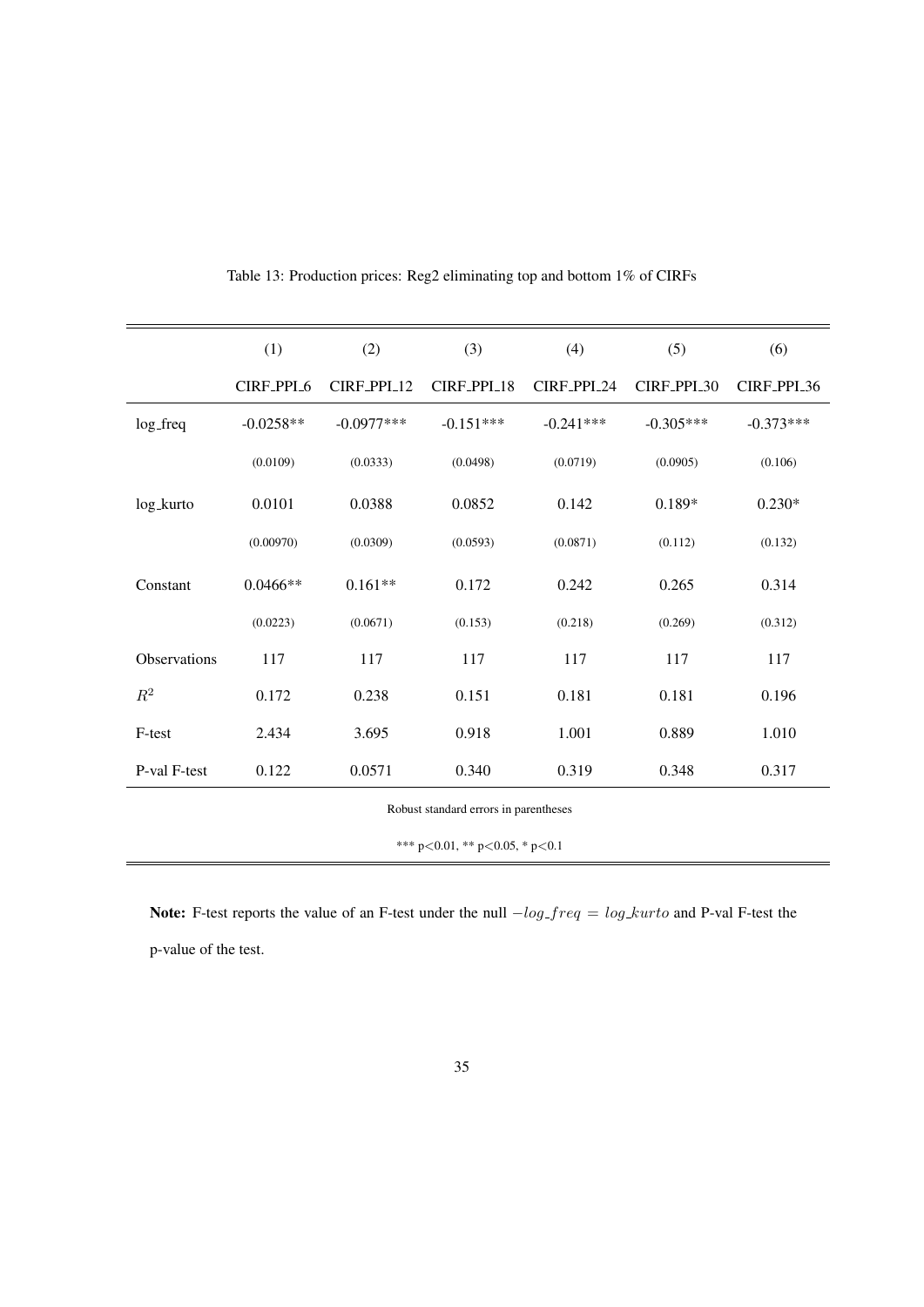<span id="page-38-0"></span>

|                                      | (1)                | (2)            | (3)                 | (4)            | (5)                       | (6)            |
|--------------------------------------|--------------------|----------------|---------------------|----------------|---------------------------|----------------|
|                                      | CIRF <sub>-6</sub> | <b>CIRF_12</b> | CIRF <sub>-18</sub> | <b>CIRF_24</b> | <b>CIRF<sub>-30</sub></b> | <b>CIRF_36</b> |
| $log\left(\frac{kurto}{freq}\right)$ | $0.00917***$       | $0.0360***$    | $0.0775***$         | $0.128***$     | $0.177***$                | $0.218***$     |
|                                      | (0.00353)          | (0.0115)       | (0.0228)            | (0.0353)       | (0.0468)                  | (0.0567)       |
| dummy_cpi                            | 0.000304           | 0.00803        | 0.0208              | 0.0378         | 0.0535                    | 0.0646         |
|                                      | (0.00447)          | (0.0140)       | (0.0269)            | (0.0404)       | (0.0524)                  | (0.0626)       |
| Constant                             | 0.00311            | 9.45e-05       | $-0.0129$           | $-0.0392$      | $-0.0700$                 | $-0.0979*$     |
|                                      | (0.00379)          | (0.0118)       | (0.0224)            | (0.0333)       | (0.0428)                  | (0.0508)       |
|                                      |                    |                |                     |                |                           |                |
| Observations                         | 336                | 336            | 336                 | 336            | 336                       | 336            |
| $\mathbb{R}^2$                       | 0.056              | 0.093          | 0.119               | 0.144          | 0.162                     | 0.172          |
| $\eta$                               | $-28.71$           | 1.727          | 1.023               | 0.752          | 0.635                     | 0.575          |
| F-test $\eta$                        | 7.223              | 1.731          | 0.00571             | 1.433          | 4.713                     | 8.072          |
| P-val F-test                         | 0.00756            | 0.189          | 0.940               | 0.232          | 0.0306                    | 0.00477        |

Table 14: Pooled data: Reg1

\*\*\* p<0.01, \*\* p<0.05, \* p<0.1

**Note:**  $\eta$  is the average elasticity constructed as  $\eta = \hat{\beta} * mean \left( log \left( \frac{kurt}{freq} \right) \right) / mean(CIRF.n)$ . F-test  $\eta$  reports the value of an F-test under the null  $\eta = 1$  and P-val F-test the p-value of the test.